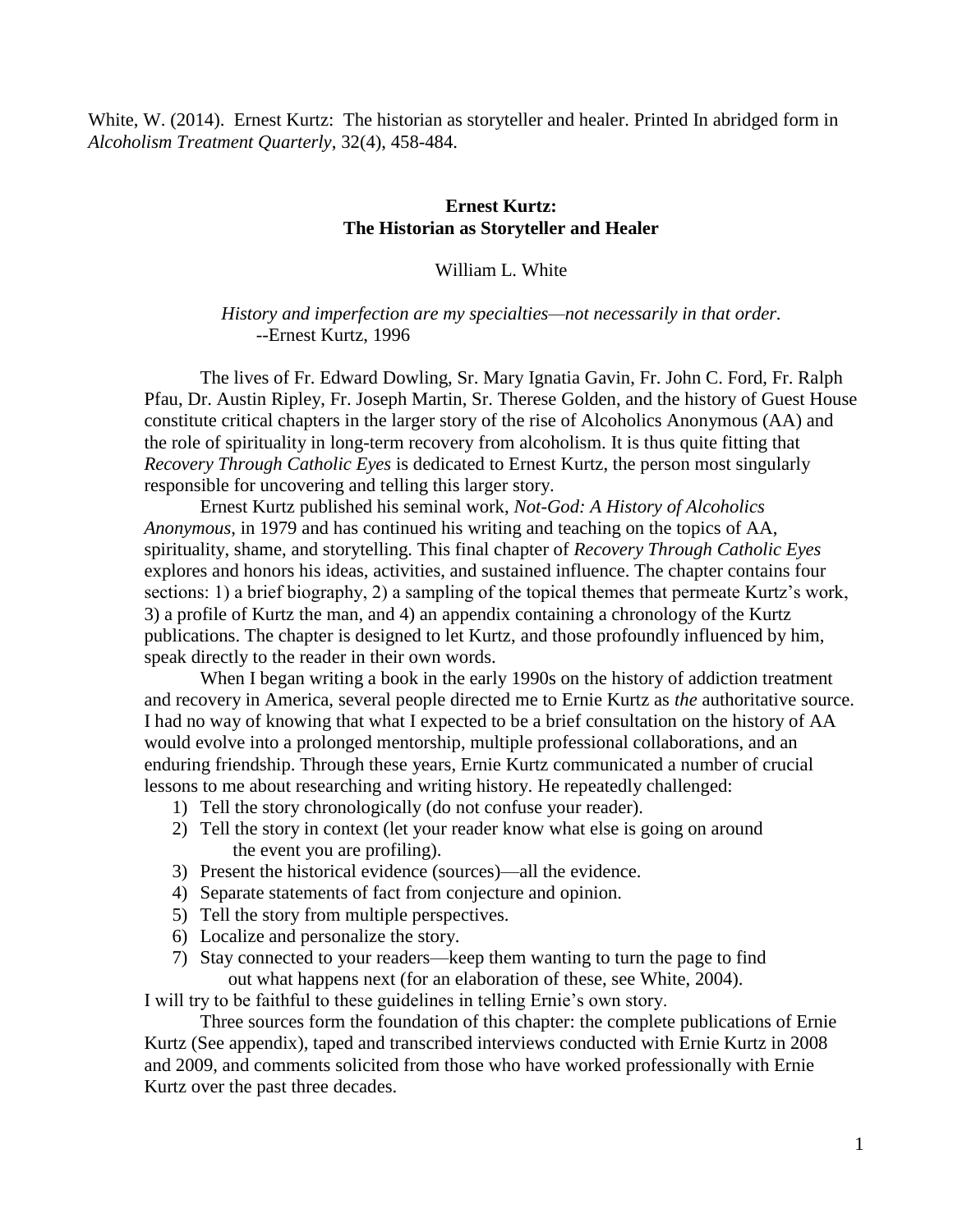### **A Prepared Life**

Ernest Kurtz was born September 9, 1935 —the same year AA was founded—in Rochester, New York—a city whose financial and cultural history was dominated by the Eastman Kodak Company and later, also by the Xerox Corporation. Also like AA, Kurtz was born in the heart of the Great Depression—a time when America and many alcoholics were economically and spiritually hitting bottom. He was the oldest of two children born to Edward and Josephine Kurzejewski [Koo-zhay-yev'-ski]. Ernie relates:

*Eight years of grammar school in a German parish shortened that name for practical use, and when I began graduate school bringing transcripts in two names, I was advised to choose one. Tired of too-lengthy phone interactions, I opted for the one that was easier to spell. But I do remain proud of my Polish heritage and advertise it whenever appropriate.* (Kurtz, Personal Communication, August, 2009)

Josephine worked as a homemaker, and Edward, like most men in the depression era, worked in whatever job he could find to support his family. The Kurzejewski family lived in St. Boniface Parish—a close knit German neighborhood where Ernie attended Catholic grammar school. One of his earliest childhood recollections reveals his love of learning and teaching and the extent of his young and still developing ego.

*The first or second month after beginning first grade ("I remember, it still was hot"), I gathered the neighborhood kids in front of the porch of the house in which I lived, and gave a lecture on something I had just discovered. To know something was to want to teach it to others, to make it understandable.* (Kurtz, 2009 Interview)

Following grammar school, Kurtz entered St. Bernard's Seminary and College in Rochester. Minor seminary—four years of high school (1949-1953) and two years of college (1953-1955)—was followed by major seminary and college graduation from St. Bernard's in 1957 with a Bachelor of Arts in philosophy. Ordained to the priesthood in 1961, he was assigned as a parish priest to Our Lady of Good Counsel in Rochester's soon-to-be racially mixed 19<sup>th</sup> ward. Kurtz found parish life "rewarding and fulfilling" and reveled in the varied activities, whether preparing a sermon, performing liturgy, or working with the youth club. While visiting sick parishioners, Kurtz befriended several Jewish Rabbis who were also visiting the sick. It was especially from two of them, in the lunchroom of the Strong Memorial Hospital, that Ernie really absorbed the power of story as a teaching device.

To be more effective as a pastoral counselor, Kurtz enrolled in psychology classes at the University of Rochester. There, he fell under the influence of Professor Marvin Becker and became enthralled with the history of ideas. As this interest increased, he was encouraged by his Bishop to pursue further education. After considering several schools, Kurtz entered Harvard University in the fall of 1966. He "ploughed a very wide and wandering path" in his 12 years at Harvard, completing an MA in history in 1968 and a PhD in the History of American Civilization in 1978. Kurtz was involved in many activities during his school years, including serving as a teaching fellow at the Harvard Divinity School, returning to serve as a parish priest in Rochester (1972-1973), doing "Sunday work" for a number of parishes in the Boston area, and for a time providing pastoral coverage at a rehabilitation hospital in exchange for room and board.

Several factors influenced Kurtz's choice of the history of Alcoholics Anonymous as a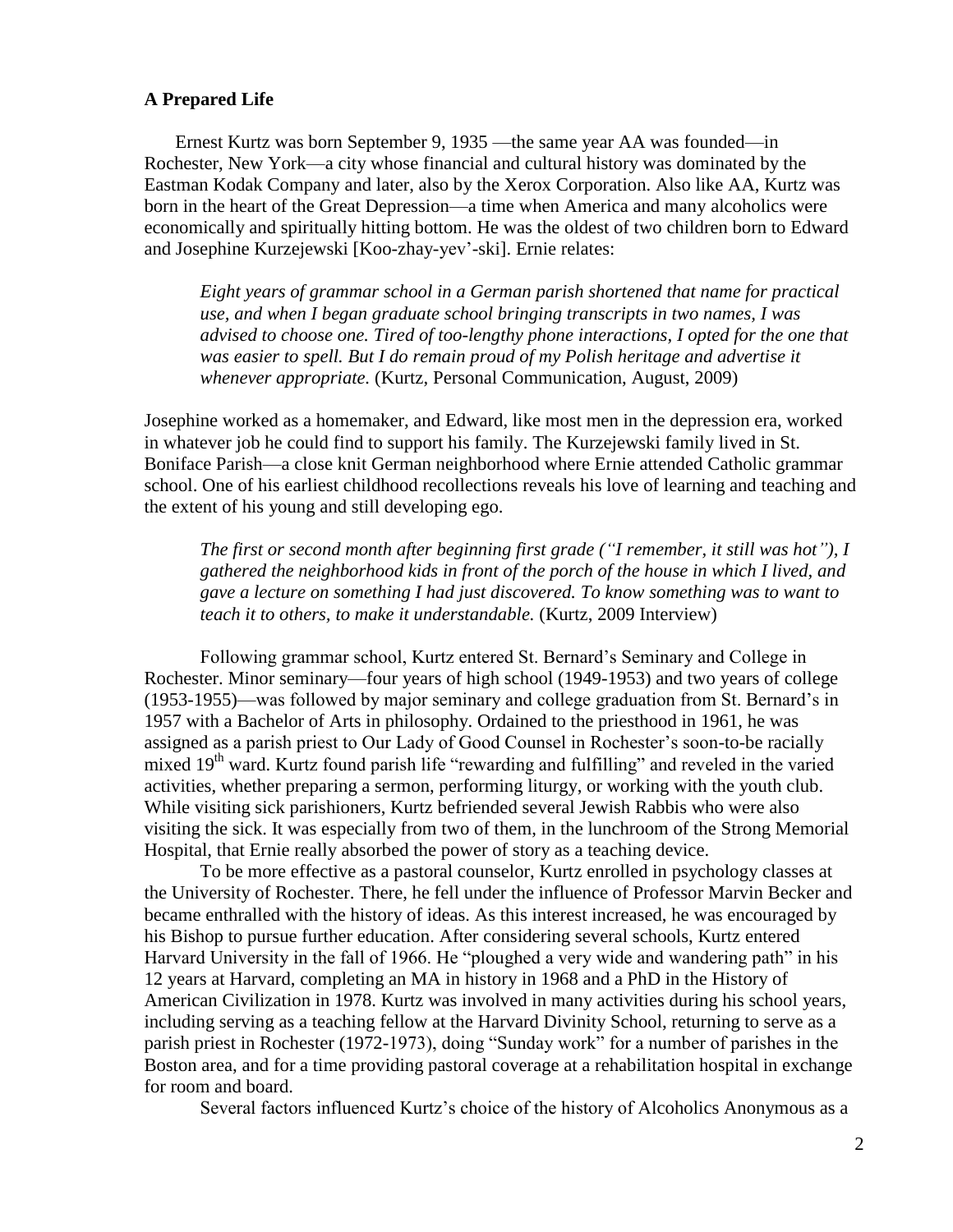dissertation topic. First, slipping into his own alcoholism, he was admitted to Guest House's three-month treatment program for priests in 1975 after continuing to drink following detoxification at the Harvard Infirmary. Second, Kurtz found himself drawn to questions about the history of AA while researching his original dissertation topic on the history of the city of Cleveland, Ohio.

*I was going to these AA meetings and was hearing things about the history of AA that I knew couldn't be true: "Oxford Movement" and all that. I also became very interested in the source of the ideas upon which AA was founded. I began to investigate AA history and the further I got into it, the more fascinated I became. I was spending more time on AA history than doing my doctoral research on Cleveland. On one of my visits back to Guest House, my former counselor suggested that I should discuss my interest in AA history with Dan Anderson at Hazelden. When I met with Dan, he expressed enthusiasm and informed me that AA was about to establish an archive that would include all of Bill Wilson's correspondence. Now that's a graduate student's dream getting access to previously unviewed correspondence of some historically significant person.* (Kurtz, 2008 Interview)

Getting approval to conduct a scholarly history on Alcoholics Anonymous required more than getting such a proposal by Kurtz's Harvard dissertation committee; it required obtaining approval for unprecedented access to AA's historical documents.

*Dan Anderson put me in touch with Dr. Milton Maxwell, who was one of the AA Trustees at the time. Maxwell shared Dan's interest in my potential work on the history of AA. All this led me to request a switch in my dissertation topic. My Harvard mentors approved, as did the AA Trustee's Archives Committee (Milton Maxwell, Joe Jackson, and George Gordon). The approval from the Archives Committee was much tougher than my committee at Harvard. My work with these treasured documents was later supplemented by a review of taped interviews with AA oldtimers that were on these old reel-to-reel tapes. I had unlimited access to AA's primary documents in a way that had never existed before or since. It was a truly unique opportunity, to participate in the beginning of an archive.* (Kurtz, 2008 Interview)

Kurtz's dissertation on AA was completed and approved in 1978. At the suggestion of his Harvard mentors and Dan Anderson, he spent the year following completion of his doctoral work transforming his dissertation into a book. As the book neared completion, a troubling issue was raised by AA's trustees.

*Milton Maxwell, who by that time, was the head of the trustees, called me, and said, "Ernie, you mention in the book Bill's experimentation with LSD." He went on: "The other trustees have asked me if you would cut that from the book." He added, "We had the agreement that with your dissertation there could be no censorship, but this is not the dissertation. You're going to publish a book."* 

*Ouch! After a sleepless night I went to my academic mentors, Oscar Handlin and Bill Hutchinson, telling them, "This is what I've been asked. Out of respect for AA, I do not want to do something that would be injurious to AA, though I doubt that anything I might do will injure AA. But that does seem to me to be an important part of this story."*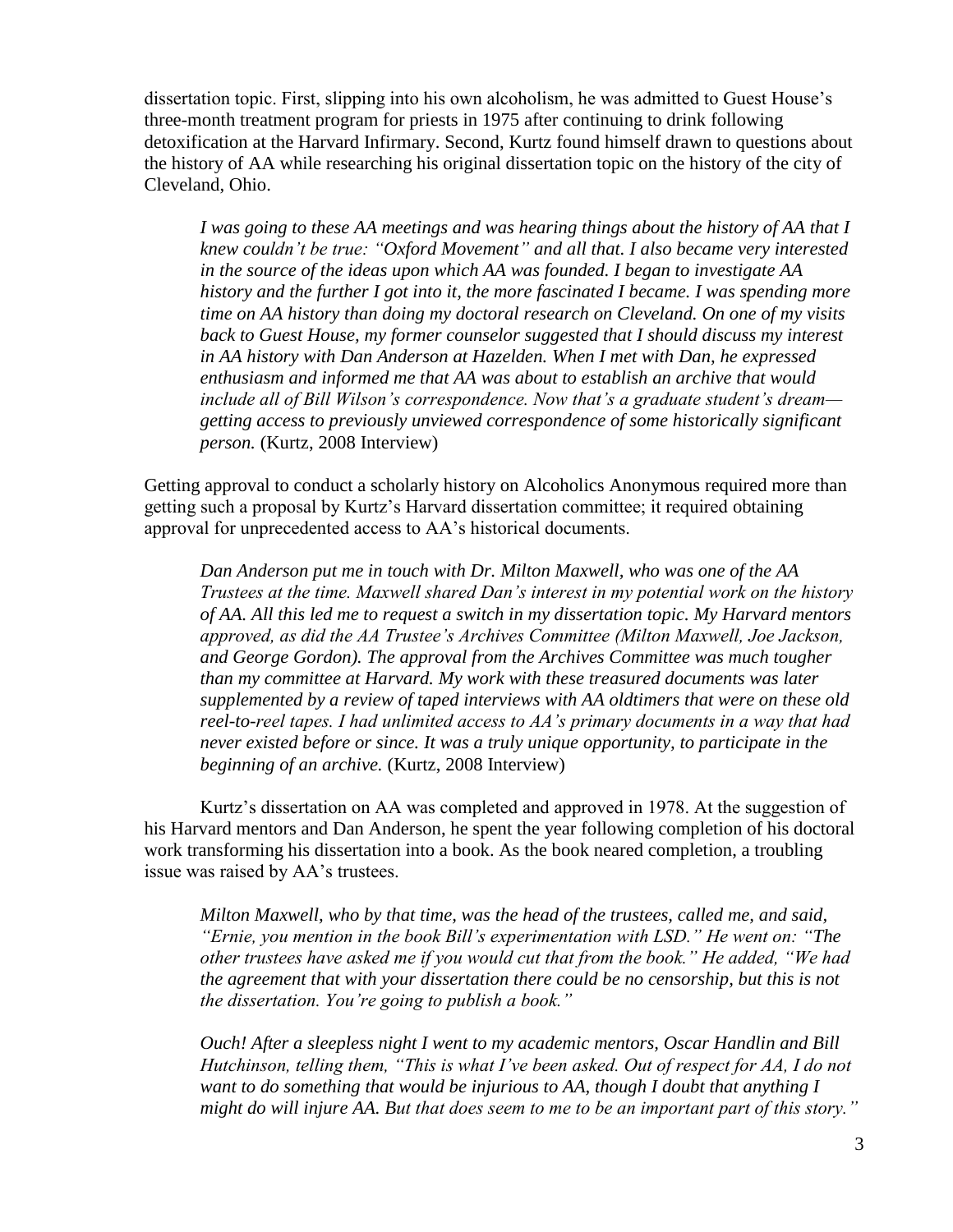*Oscar and Bill agreed, saying, "This is part of AA's story as you tell how Wilson's thirst for alcohol became a thirst for helping alcoholics. This thirst took many varied expressions. That's an essential part of your story." So I gritted my teeth and prayed over it and decided to leave it in the book.* (Kurtz, 2008 Interview)

Kurtz's *Not-God: A History of Alcoholics Anonymous* was published in 1979 by Hazelden Publishing.

*When the book was published, AA Trustees were holding their breath, concerned about possible backlash for having given me such access to the archives. The first 300 calls they received were people saying how wonderful the book was and that it revealed Bill's humanity rather than presenting him as a tin god. When the membership responded that way, the Trustees were happy and then respected my decision. The book also added to AA's legitimacy since it was based on a dissertation approved at Harvard University by one of the leading historians of our time, Oscar Handlin.* (Kurtz, 2008) Interview)

*Not-God* as a scholarly document consists of two parts: 1) the history of Alcoholics Anonymous and 2) an interpretation of the historical significance of AA in the larger context of American history and the history of religious ideas. The book meticulously details AA's birth and evolution from 1935 into the 1970s at a level not previously nor subsequently matched, and it delves deeply into the inner workings of AA's program of alcoholism recovery. It is remarkable, in light of AA's growth to a membership of more than 2,000,000 members in 150 countries, that *Not-God* remains *the* definitive history of Alcoholics Anonymous 30 years after its initial publication. As partial testimony to its influence, the book has remained in print for three decades through three editions and has sold more than 50,000 copies.

### **On the Heels of** *Not-God*

In the years following its publication, the popularity of *Not-God* created new opportunities for Kurtz. Requests came to lecture at colleges and universities, alcoholism treatment programs, and professional alcoholism conferences. As a result of *Not-God* and Kurtz's popularity as a lecturer at summer schools on alcohol studies across the country, he became widely known in the alcoholism field and began offering additional presentations on such topics as shame as an obstacle to alcoholism recovery, the role of spirituality in alcoholism recovery, and the redemptive power of storytelling.

There were important turning points in the life of Ernie Kurtz during the early 1980s. Most significantly, he left the priesthood, accepted a teaching appointment at the University of Georgia, and met and married social worker Linda Farris, who was completing her Doctor of Public Administration Degree at the university. Their shared interests in self-help movements provided numerous later opportunities for professional collaboration. In 1982, Ernie published his second book, *Shame and Guilt: Characteristics of the Dependency Cycle.* This work presented one of the earliest published treatises on the distinction between shame and guilt, the roles these experiences played in the development and progression of alcoholism, and their role in the alcoholism recovery process. It is important to note that the Kurtz treatise on shame and guilt predated the profit-motivated exploitation of these topics within pop psychology and pop therapy circles, a commodification that sorely twisted his ideas.

Following Kurtz's relocation to Chicago in 1984, he began teaching a history of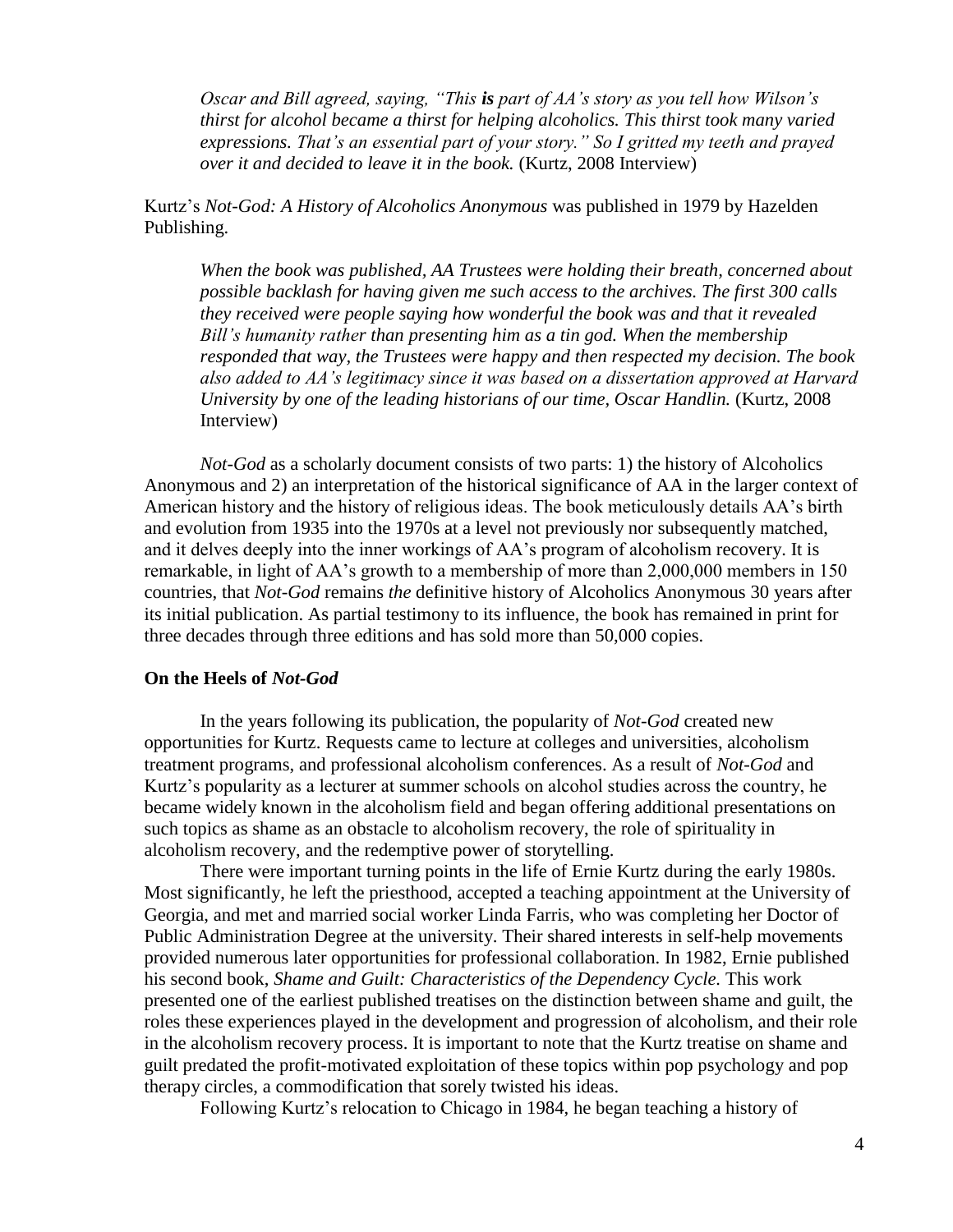religion class at Loyola University of Chicago. While there, he sought out various theologians to explore his growing interest in the spiritual dimensions of AA. In 1986, Kurtz accepted an offer to relocate and serve as the Director of Research and Education at Guest House in Lake Orion, Michigan. One of his primary responsibilities there was developing a training program for priests who had graduated from Guest House and who were requesting guidance on facilitating so-called "12-step retreats" in their home communities. It was in developing this training that he first developed the key ideas and outlines that would later evolve into the book, *The Spirituality of Imperfection*. The Guest House work ended when a new administrator wanted Kurtz to serve in a marketing role, to which he replied with his usual candor, "I'm horrible at such things: you can't be a big enough fool to ask me to do that." Ernie left his Guest House position in 1990 and relocated to Ann Arbor, Michigan with his wife, Linda, who had accepted a position in the Department of Social Work at Eastern Michigan University.

The Guest House years brought Ernie considerable national visibility. He was invited to serve on the editorial boards of *Alcoholism Treatment Quarterly* and *Dionysus* and deepened his involvement in teaching at on Rutgers University's Summer School of Alcohol Studies. The late 1980s were also a productive writing and speaking period. Between 1986 and 1990, Kurtz authored and co-authored articles on AA, published additional work on shame, published a book on AA history for the lay public (*AA: The Story*), and made presentations related to the history of AA at international conferences in Canada, England, Norway, Poland, and Russia. He was also invited in 1988 to provide "An Historical Perspective on Jews in AA Recovery" at the Third Annual JACS/Enoch V. Deutsch Memorial Lecture in New York City, which led to his journeying to Israel with a J.A.C.S. group and lecturing on Alcoholics Anonymous to an audience of academics and government personnel at Hebrew University in Jerusalem. Each of these experiences further whetted Kurtz's interest in the varieties of spiritual experience within AA. [J.A.C.S.: Jewish Alcoholics, Chemically Dependent Persons, and Significant Others: a group formed by Jewish alcoholics to help other Jews understand that AA is not "a Christian program."]

### **The Spirituality of Imperfection**

During much of the 1990s, Ernie Kurtz worked as an Adjunct Research Scientist at the Center for Self-Help Research within the School of Social Work at the University of Michigan. He continued to lecture in venues of great prestige, but spent most of his time presenting at small seminaries, colleges and universities, community hospitals, and local alcoholism treatment programs. He also continued his reading and research on AA and spirituality.

Significant cultural contexts set the stage for Ernie Kurtz's contributions during the 1990s. The 1980s birthed an American culture marked by rampant materialism, perhaps best personified in Gordon Gekko's "Greed is good" speech in the 1987 movie *Wall Street*. Even alcoholism treatment and recovery were commodified and aggressively marketed. Local alcoholism treatment programs initially conceived as service entities increasingly defined themselves as businesses guided by the mantra, "margin before mission." In time, some both within and outside its fellowship expressed concern about the "corruption" of Alcoholics Anonymous due to the growing encroachment of addiction treatment vocabulary into AA meetings. Even some AA members began to lament the loss of "real AA." By the early 1990s, the country, alcoholism treatment programs, and AA were trying to re-center themselves.

It was within this context that Kurtz produced some of his most influential work. The first of these contributions was a book drawing on a larger and longer spiritual wisdom. Kurtz describes how that project developed.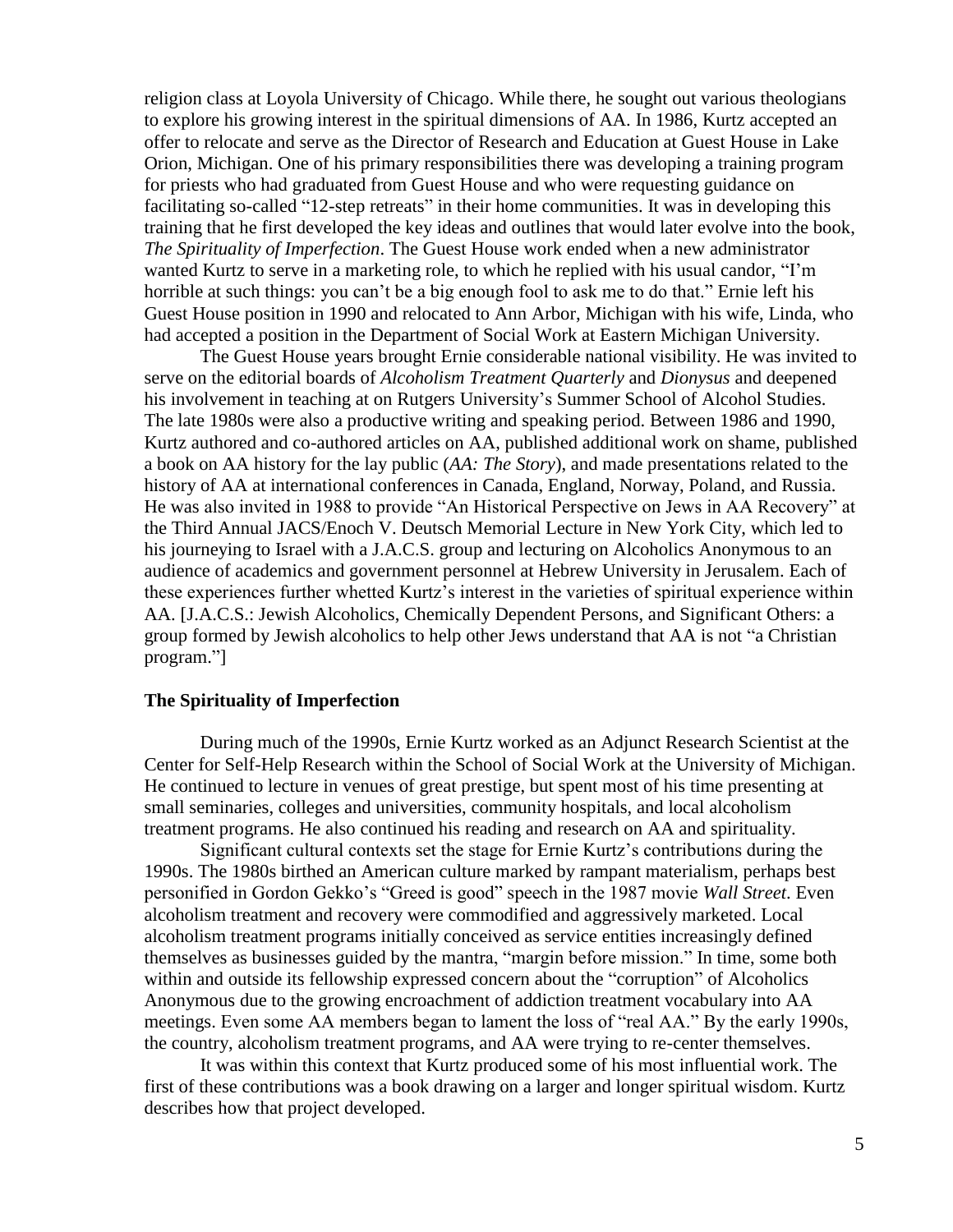*Kathy Ketcham had been Jim Milam's co-author of the book, Under the Influence, but she felt that book lacked an understanding of the role of spirituality in recovery. She approached Father James Royce, a Jesuit priest and one of the real pioneers of the alcoholism field, and invited him to do a book with her on that subject. He declined but recommended that she should talk with me. Kathy called and raised the possibility of collaboration with me serving as content expert and her serving as professional writer. I was taken with her skill and obvious enthusiasm for the project, so I arranged to present on this subject at the VA hospital in Walla Walla, Washington, close to where Kathy lived. Kathy sat in the back scribbling furiously all during the workshop, and then we spent three days after that hammering out an outline for this book. We sent drafts back and forth (these were the days before email) until we had the essence of what became The Spirituality of Imperfection. I can be difficult to work with and a few times decided that I had to send Kathy flowers as amends for my lapses from proper politeness*. (Kurtz, 2008 Interview)

After an initial exploration of spirituality's assumptions, the book delineated six dimensions of AA spirituality (release, gratitude, humility, tolerance, forgiveness, and beingat-home) using the medium of just 100 stories. It was Kurtz's first attempt to interpret AA spirituality to a broader public audience. When asked to explain the phenomenal cultural response to the book, Kurtz replied:

*Alcoholism is not contagious, but recovery is. Recovery of our humanity is what we're talking about here, not recovery from a particular disorder or disease. And this recovery comes about in touching bottom, that hole in the middle of oneself recognizing oneself as finite, as limited, as one who makes mistakes and does things that are bad. And yet realizing that that's not all of me. Being in touch with that hole at the core of our being while embracing also that our being is larger than that hole that's what Sister Ignatia had. That's why biographies of such people are so important. They illumine these things, especially in the lives of non-alcoholics . . . . I love Ernest Becker's concise image and description of this: "Man is a god who shits." We have this capacity for altruism, healing, profound spirituality, and yet even in those moments, we are periodically reminded of our ties to the earth, of the reality that despite all our grand accomplishments, we too shall decay.* (Kurtz, 2008 Interview)

Since its initial publication in 1994, *The Spirituality of Imperfection* has sold more than 200,000 copies.

Ernie Kurtz continued to participate in various research forums on AA and to publish scholarly pieces throughout the 1990s. Three are particularly noteworthy. In 1994, Ernie coauthored an article with William Miller in the *Journal of Studies on Alcohol* titled "Models of Alcoholism Used in Treatment: Contrasting AA With Other Perspectives With Which It Is Often Confused." Many in the alcoholism field were shocked to see the authors' names appearing together. William Miller explains:

*When Ernie and I first published together, we both had the experience of our colleagues asking us, "What in the world are you doing working with HIM?" That was in the heat of a "behavior therapy versus disease model" polarization in the field, which to some extent was a reincarnation of the older "craft versus science" tension that still rears its*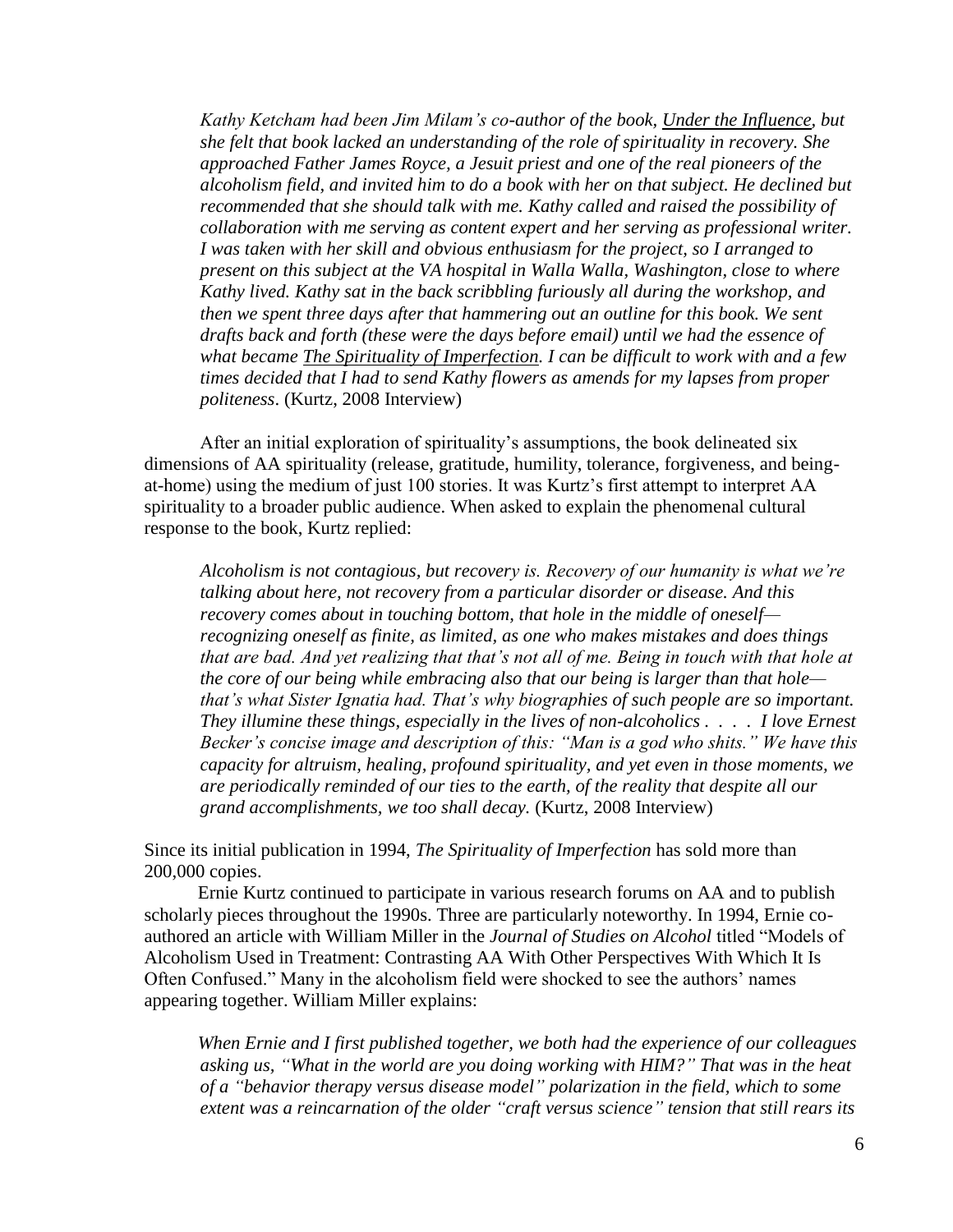*head in the addiction field around flash-phrases like "evidence-based treatment" and "harm reduction."* (William Miller, Personal communication, June 2009)

Many readers were also surprised by the article's clear, unequivocal, and well-documented demonstration that:

*AA writings do not assert that: (1) there is only one form of alcoholism or alcohol problem; (2) moderate drinking is impossible for everyone with alcohol problems; (3) alcoholics should be labeled, confronted aggressively or coerced into treatment; (4) alcoholics are riddled with denial and other defense mechanisms; (5) alcoholism is a purely physical disorder; (6) alcoholism is hereditary; (7) there is only one way to recover; or (8) alcoholics are not responsible for their condition or actions.* (Miller & Kurtz, 1994, p. 165)

The 1994 Miller-Kurtz article stands historically as the first crack in the ideological walls that dominated the polarized thinking about alcohol policy and alcoholism treatment in the second half of the twentieth century. The article was also the first to effectively confront the sweeping generalizations about Alcoholics Anonymous that had begun to appear in professional publications and presentations as well as the popular press. These misconceptions came, in this author's view, primarily from alcoholism treatment programs that had wrapped themselves in the AA mantle.

A second Kurtz article, "Spirituality and Recovery: The Historical Journey," was based on a 1996 presentation at the National Clergy Council on Alcoholism. That presentation touched on many recurrent themes in Ernie's work. After reviewing the early history of AA and the distinction between AA and professional alcoholism treatment, Kurtz made note of the crucial contributions non-alcoholics (Sister Ignatia, Father Dowling, Willard Richardson, Frank Amos, Dr. Silkworth, and others) had made within the history of AA.

*They were not alcoholic, but they did all have something in common: each in his or her own way, had experienced tragedy in their lives. They all had known kenosis; they had stared into the abyss. They had lived through a dark night of the soul…..you do not have to be an alcoholic to understand one. But it seems that you have to have had this confrontation with tragedy in your own life….You have to have known utter hopelessness or utter helplessness. You have to have screamed the first prayer, "God: help me."* (Kurtz, 1996; reprinted in Kurtz, 1999, p. 120)

Kurtz then addressed the corruption of Alcoholics Anonymous that could occur when the distinction was lost between an AA meeting and a group therapy session. He argued not for the superiority of one over the other, but pointed out how *each* was injured when it lost its identity and drifted toward the other. Noting also the development of groups that called themselves "Twelve-Step" but lacked essential AA ingredients, Ernie (with some trepidation) attempted to define the "real AA" of history, suggesting these characteristics of "real AA":

- 1) The use of a language of spirituality that speaks of powerlessness, a Higher Power, character defects, inventory, amends, and service, rather than of the vocabulary of therapy with its references to co-dependency, inner children, and the use of diagnostic and clinical terms
- 2) Humor, with its appreciation of paradox and irony
- 3) A distinct story-style that shares "experience, strength, and hope" via stories that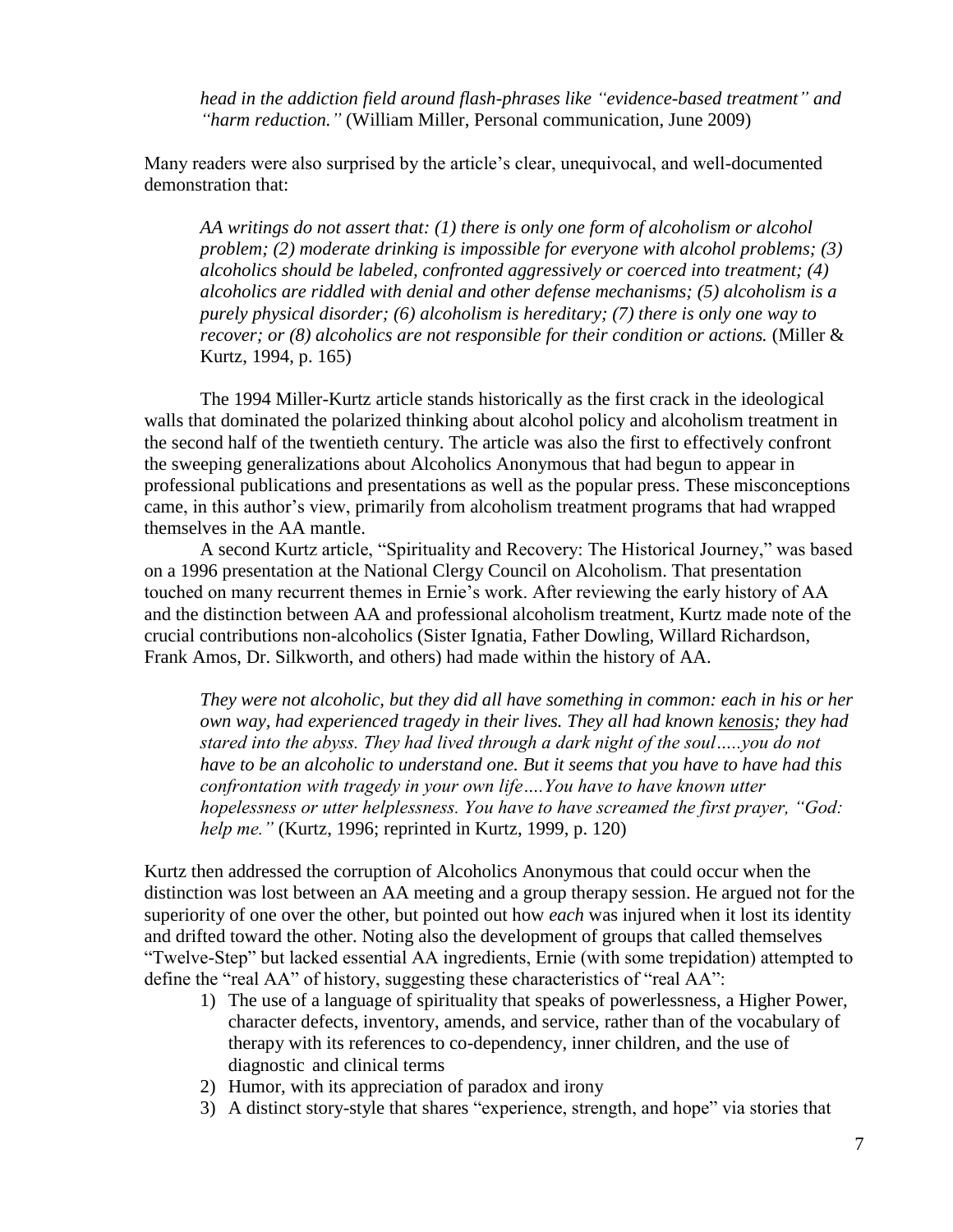"describe in a general way what we used to be like, what happened, and what we are like now" rather than telling "what happened to me" and "how I feel about that"

- 4) Respect for the Twelve Traditions
- 5) The realization that one is present and participating not because one "wanted to" but because one *had to*, and the concomitant sense of identification and fitting in, of *belonging* in this setting and place, being *at home* in this community of recovery for the same reason.

In a third seminal article, Kurtz opened with the provocative question, "Whatever Happened to Twelve Step Programs?" The article described the history of the development of AA's Twelve Steps, and then raised concerns about the "commodification of the Twelve Steps." This discussion explored the professionalization and commercialization of alcoholism treatment and the presence of people and institutions who sought to economically exploit the larger recovery movement that had become something of a cultural phenomenon during the mid- to late-1980s. Kurtz particularly loathed the aggressive marketing of all manner of recovery paraphernalia—items he collectively castigated as "recovery porn." He expressed concern that the term "Twelve-Step" had become increasingly "laden with connotations of self-pity, narcissism, and greed" (Reprinted in Kurtz, 1999, p. 162). Kurtz's proposed antidote to such corruption was a re-emphasis on the genuine spirituality found within the authentic Twelve Steps of Alcoholics Anonymous and guarded by that fellowship's Twelve Traditions. He promised enthusiastic support of any business or other enterprise that implemented those same Twelve Traditions in its own practice.

Increased interest in Ernie's published articles led, through the encouragement of Charlie Bishop, Jr., to the publication of *The Collected Ernie Kurtz* in 1999. This book contains many Kurtz articles published in scholarly journals that had become difficult to obtain as well as some unpublished pieces (e.g., "Bill W. Takes LSD").

### **The Varieties of AA and Recovery Experience**

Since 1998, Ernest Kurtz has served as an Adjunct Assistant Research Scientist within the Department of Psychiatry at the University of Michigan Medical School, where he provides consultation on research studies on topics ranging from alcoholism to life transitions. He also serves as a consultant to the Great Lakes Addiction Technology Transfer Center of the Center for Substance Abuse Treatment, where he helps develop articles, monographs, and audiovisual products for addiction professionals and recovery support specialists. Collectively, these products use the latest scientific studies to chart diverse pathways and styles of long-term addition recovery and provide guidance on how to link clients in addiction treatment to communities of recovery in the United States. This latter interest led to Kurtz serving as a consultant to Faces and Voices of Recovery between 2001-2007. In this role, he led the effort to create and regularly update a guide to the broad spectrum of spiritual, secular, and explicitly religious recovery mutual aid groups in the United States. (See www.facesandvoicesofrecovery.org/resources/support\_home.php).

Although health problems have restricted his travel and presentations in recent years, Ernie Kurtz continues to write (with a new book on spirituality currently in the works) and to serve in his favorite role as "armchair consultant" to many projects. He continues to inspire and support people interested in the history of AA and the role of spirituality in addiction recovery.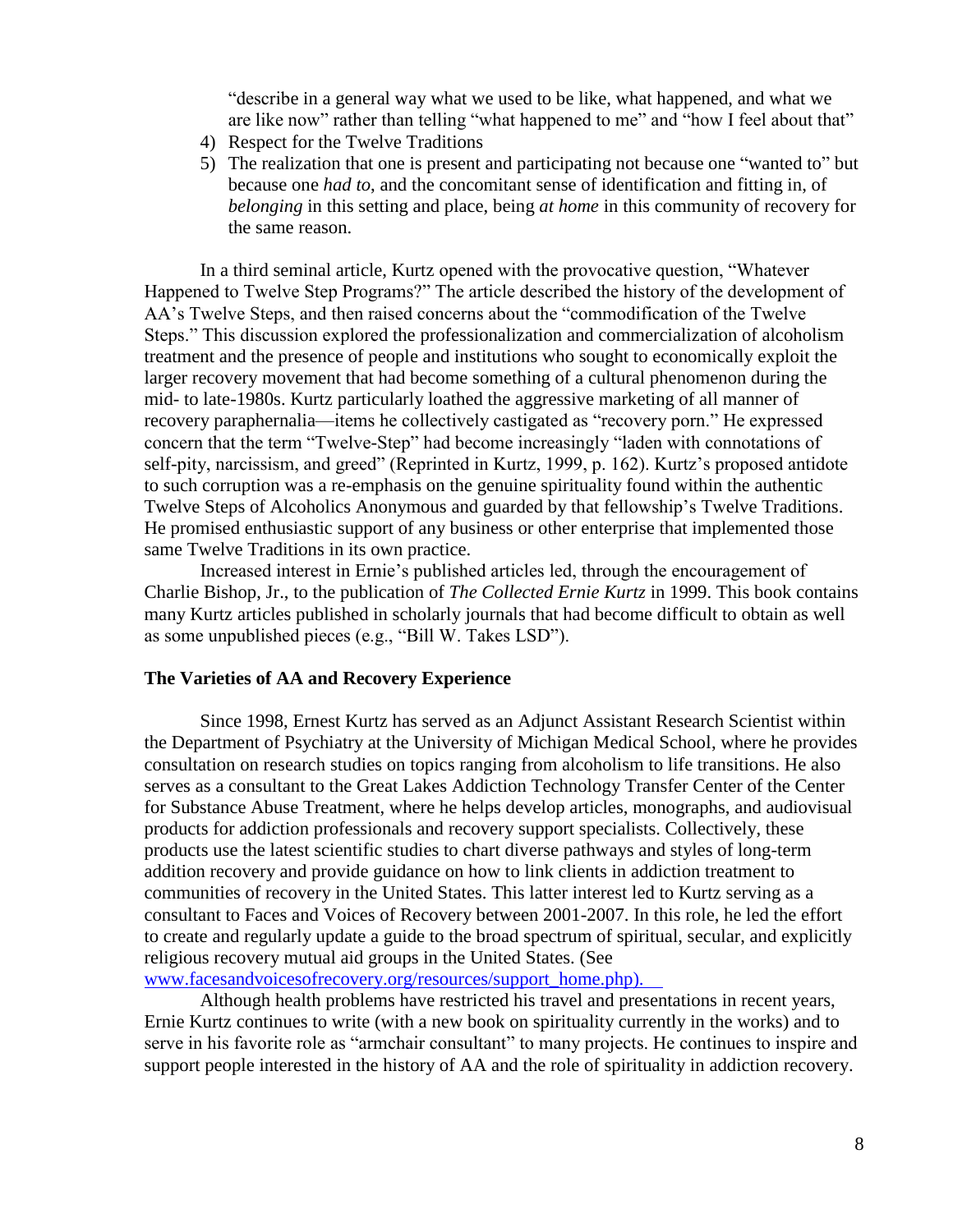## **Permeating Themes**

Numerous themes permeate the professional contributions of Ernie Kurtz. Some of the more prominent of these are highlighted and illustrated below with excerpts from Kurtz's writings and presentations.

The Role of Respect in Recovery Research: Ernie has been a key figure in conferences for researchers interested in conducting studies of AA. He welcomes such studies, but challenges researchers to set aside their pre-existing ideas about Alcoholics Anonymous. He consistently reminds research scientists interested in this area that respect for AA members and AA as an institution is an essential ingredient in the conduct of good science and ethical research practice.

*Why is it that some who choose to research Alcoholics Anonymous seem to bring to that task attitudes toward 'the spiritual' that if held toward homosexuality would be termed homophobic? Why, to be more concrete, are pejorative terms such as religiosity and authoritarianism preferred to the as-descriptive-words spirituality and commitment?* (Kurtz, 1992; reprinted in Kurtz, 1999, p. 8)

*Immersion in the literature on AA indeed suggests that, as with the classic Rorschach inkblots, those who tell about AA may reveal more about themselves than about the fellowship and its program. This caveat of course applies also to us. We have sought to respond to its warning by staying as close as possible to AA's own literature*. (Miller & Kurtz, 1994, p. 165)

Importance of Cultural Context: "You have to understand what was going on at that time" is a frequent admonition as Kurtz mentors those of us interested in the birth and evolution of Alcoholics Anonymous.

*Alcoholics Anonymous came into being during the cultural trauma of the Great Depression, and A.A. could not have come out of any era other than the American 1930's…..Alcoholics Anonymous recaptured in very American terms the ancient tradition that recognized and accepted limitation.* (Kurtz, 1996; reprinted in Kurtz, 1999, p.127)

History is in the Details: One of Kurtz's favorite historians is Barbara Tuchman, whom he often quotes and encourages his mentees to read. Like Tuchman, Kurtz prefers historical evidence over sweeping and usually ill-founded generalizations. He is a stickler about the sources of data upon which any historical conclusions are based. The proffered theories of many students are consistently met with the question, "And what is your evidence for that?"

*I would speculate and then Ernie would caution me not to let mere conjectures get too far away from what was actually available in the documentary record*. (Ron Roizen, Personal Communication, July 2009)

The science of history is, at its best, about data and judging the quality of data upon which one's conclusions are based. When his mentees present interview data that conflicts with evidence from archival documents, Ernie initiates a discussion of memory as *both* a storage area and a construction, or *re*construction, site. He emphasizes the importance of reconciling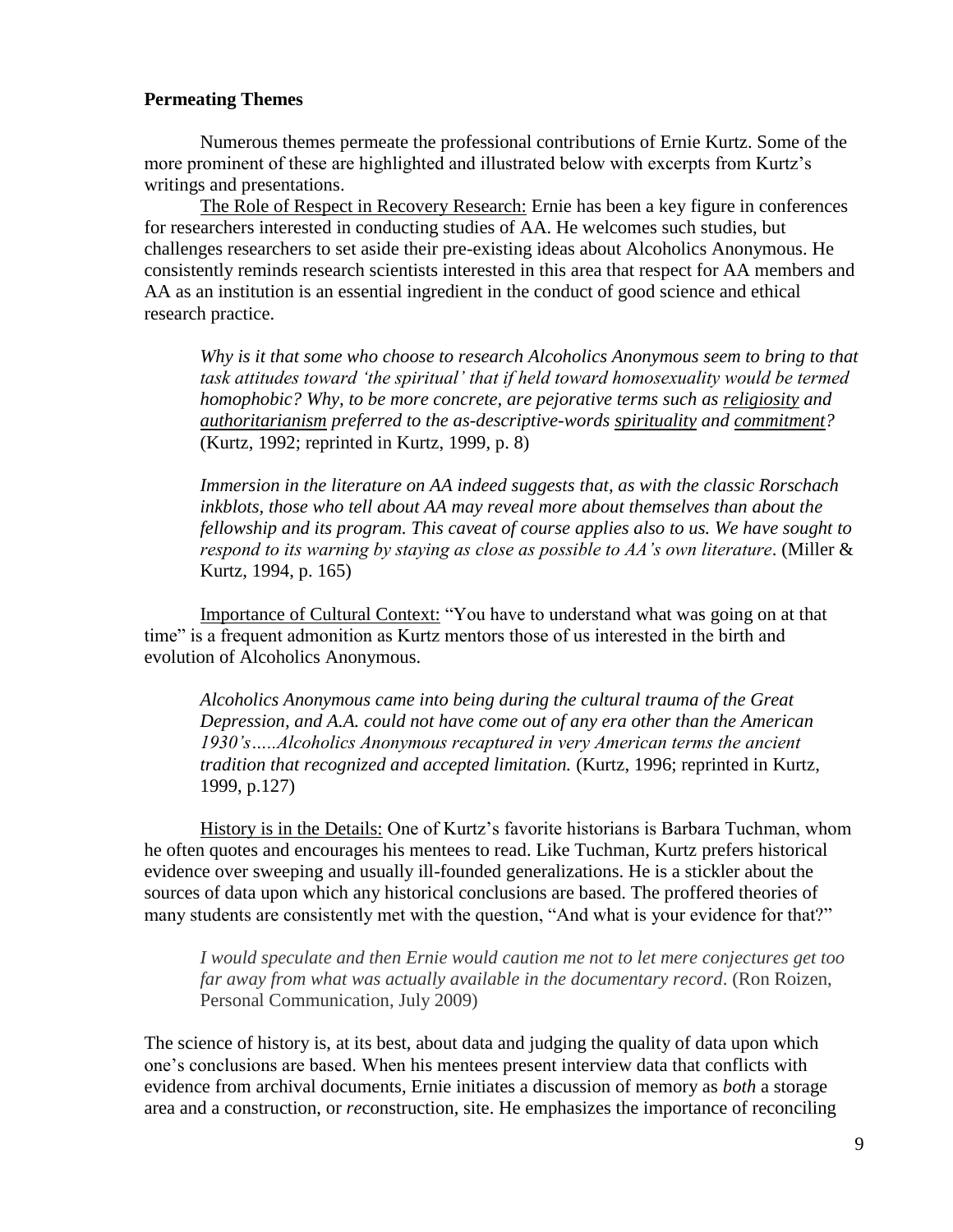conflicting accounts and listening for how memory could be distorted for ideological gain or personal prestige. In short, Ernie spends a good deal of his life teaching people how to, in his favorite phrase, "do history."

How AA Works: Ernie has sustained his fascination with the details of AA history, but he also returns repeatedly to the questions of how AA works as an organization and how it works in the lives of its members. It is in these latter explorations that we get the continual thread reflected in the titles of Ernie's most renowned books.

*Sitting in that side parlor of the Seiberling gatehouse on the evening of 12 May 1935, Bill presented Dr. Bob four aspects of one core idea. Utterly hopeless, totally deflated, requiring conversion and needing others, the drinking alcoholic was quite obviously not perfect, not absolute, not God."* (Kurtz, 1979, p. 55)

*"Don't take the first drink" reminds that the alcoholic is not God. It signals the importance of accepting limitation. "Keep coming to meetings" speaks to the alcoholic as not-God. It alerts to the wholeness to be found in limitation. Since to be human is to be limited, wholeness as human is always unfinished process rather than an achieved condition.* (Kurtz, 1979, p. 212)

*Bill* [Wilson] *never lost what recent self-styled spiritual mentors apparently never gain: the sense of humor that warned him that he could be wrong. Bill Wilson never forgot that if he, as an alcoholic in recovery, had any spirituality, it was a spirituality of imperfection*. (Kurtz, 1999, p. 49)

*The "secret" of Alcoholics Anonymous, the thing that makes A.A. work, is identification. As Marty Mann is reputed to have said to her fellow sanitarium inmate on returning to Blythwood from her visit to the Wilson home in Brooklyn Heights for her first A.A. meeting: "Grennie, we aren't alone any more."* (Kurtz, 2002)

Importance of AA Traditions: The endless opportunities for Kurtz to talk about the meaning of AA's Twelve Steps (perhaps most eloquently summarized in his essay "Whatever Happened to Twelve Step Programs?"), never fail to also elicit comment on the less acknowledged role of the Twelve Traditions of Alcoholics Anonymous.

*The Traditions are to the fellowship of AA what the Steps are to the spirituality of the individual AA member. The spirituality of the fellowship is fostered and safeguarded by the Twelve Traditions. The traditions are why AA survived and thrived when so many of its predecessors did not. The"secret" of AA's success lies in the protective shield of its Traditions.* (Kurtz Interview 2008)

AA's Historical Significance: Ernie returns to the question of AA's historical significance many times in his writings, presentations, and discussions. The first thing he does in response to this question is disavow contributions that have been mistakenly attributed to Alcoholics Anonymous, e.g., the disease concept of alcoholism.

*On the basic question, the data are clear: Contrary to common opinion, Alcoholics Anonymous neither originated nor promulgated what has come to be called the disease concept of alcoholism…."What alcoholism is" has never been among the main*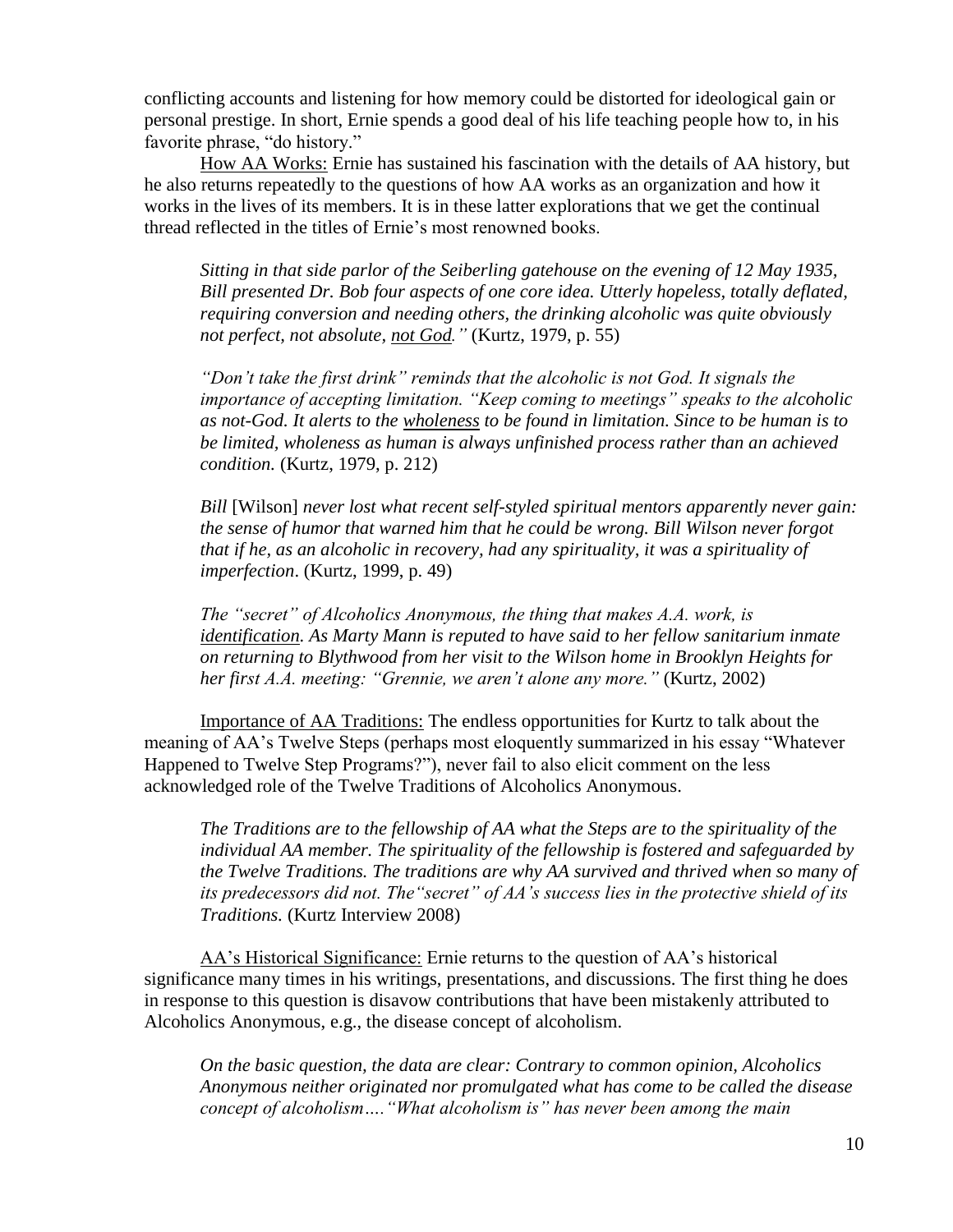*concerns of later members of Alcoholics Anonymous. Consistently over time, members of Alcoholics Anonymous, especially as members of Alcoholics Anonymous, have been interested not in alcoholism but in alcoholics–in people rather than in things.* (Kurtz, 2002, p. 6)

*Ernie challenged the prevailing wisdom by arguing with considerable evidence that the disease conception of alcoholism is not part of AA's core philosophy—a courageous and, I believe, fundamentally correct historical argument. It is a model of scholarship worth emulating.* (Ron Roizen, Personal Communication July 2009)

Kurtz frequently notes what Alcoholics Anonymous means to alcoholics and their families and what AA means within the history of addiction treatment, but he also extends this to a broader discussion of AA's contribution to the world beyond alcoholics.

*A.A.'s revolutionary contribution was not medical diagnosis of the "disease" of alcoholism but its insistence that the most important reality in the life of the alcoholic, sobriety, could not be attained alone.* (Kurtz, 1996; reprinted in Kurtz, 1999, p.168)

*…AA built upon its concept of "alcoholic"—its insight into essential limitation—an effective modality of healing for the malaise of its age, shame…. A.A.'s intellectual significance, then, is itself appropriately limited. A.A. suggests, for those afflicted with existential shame over their failure to be perfect, both a philosophy and a therapy that enable that shame's transcendence…Perhaps in this lies its greatest significance, both intellectually and socially, for us all.* (Kurtz, 1999, 218-219)

Power of Story: Kurtz views the acts of story reconstruction, storytelling, and storylistening as among the most important dimensions of recovery from alcoholism within the fellowship of AA. He returns to this subject again and again in his writings and presentations.

*…from its beginnings and still today, the philosophy and spirituality—the healing—of Alcoholics Anonymous is transmitted primarily by the practice of storytelling, of telling a particular kind of story the very format of which inculcates a way of thinking that shapes a particular way of life.* (Kurtz, 1986, reprinted in Kurtz, 1999, p. 26)

*In this mutuality between telling and listening, between speaking and hearing, lies the deepest spiritual significance of mutual-aid groups….Those wrestling with spiritual dilemmas do not need answers but presence—permission to confront the dilemma and struggle with it aloud, in the presence of others who in some way "understand*," *in the sense that they awarely stand under the same dilemma.* (Kurtz & Ketcham, 1992, p. 95, edited)

*For in the settings of A.A. storytelling and storylistening, two paradoxical things happen. First, participants discover their shared story; and second, they come to realize that each of their stories is unique*. (Kurtz & Ketcham, 1992, p. 204)

Guilt, Shame, and Alcoholism Recovery: Kurtz's views on guilt and shame in his writings, presentations, and interviews begin with their nexus to addiction.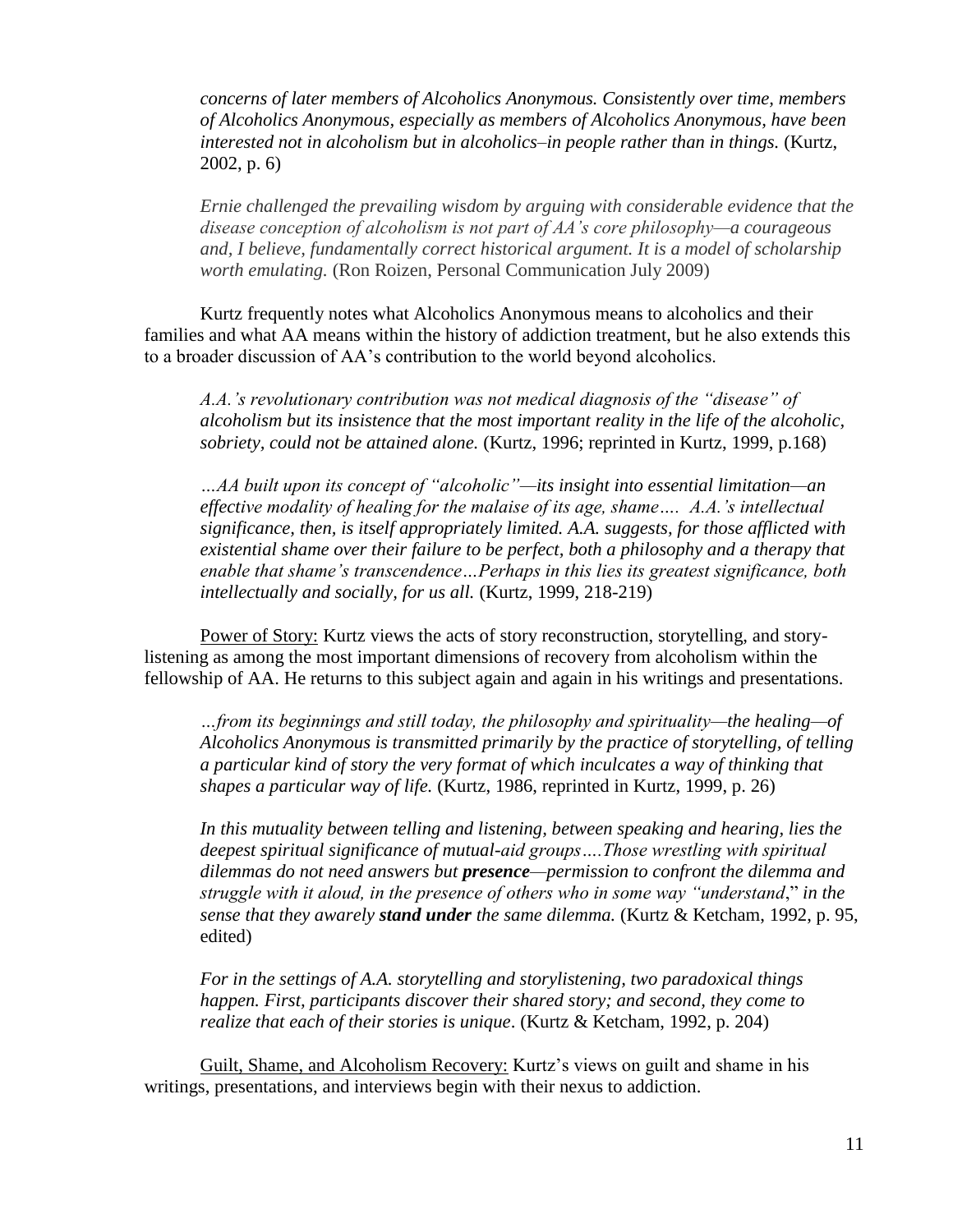*Addiction has a lot to do with guilt and shame, those oh-so-negative realities. Some oldtimers suggest that we are made with a God-shaped hole in the middle of our being, and we are not at rest until somehow that hole is filled. So we try to fill it with booze. We try to fill it with pot and other drugs. We try to fill it with sex. We try to fill it with gambling. We try to fill it with big cars and investment portfolios. We try to fill it with honors and publicity. But the hole remains. The need is not to have this hole filled with pat answers, but to experience connection with others who recognize and participate in these same efforts to find some kind of full-fill-ment*. (Kurtz 2008 Interview)

Having established the guilt/shame/addiction connection, he then presents a quite nuanced distinction between shame and guilt and the processes through which each are addressed in the recovery process.

*Guilt results from a fault of doing, whereas shame results from a fault of being. There are two ways in which human beings feel bad: feeling bad for what we do (guilt) or feeling bad for what we are (shame). I see the inventory and amends steps (Steps 4, 5, 8, 9, and 10) in Alcoholics Anonymous as an effective remedy for guilt, but shame is qualitatively different than guilt, and it is most effectively touched by Steps 6 and 7. Shame requires a new way of seeing—insight that changes one's very being through a kind of conversion. In guilt, we can be reformed; in shame, we must be transformed. You don't reform the alcoholic. Reformation does not work. The alcoholic needs to be transformed. Surmounting guilt can lead to feelings of righteousness, whereas transcending shame opens us to a new identity and a humanness free of selfrighteousness.* (Kurtz 2008 Interview)

Respect for Multiple Pathways and Styles of Long-Term Recovery: Respect for the varieties of recovery experience within and outside Alcoholics Anonymous permeates Kurtz's intellectual contributions.

*If I were to write another book on A.A., its title would be Varieties of the Alcoholics Anonymous Experience.* (Kurtz, 1996; reprinted in Kurtz, 1999, p. 116)

His fascination with and respect for other, non-AA, varieties of the recovery experience seem to have begun with Kurtz's interest in the "varieties of AA experience," observed first in the development of specialized meetings and Eleventh Step groups (e.g., Calix Society, J.A.C.S.). That study soon broadened to include secular and religious recovery support groups that rose as alternatives to AA. In this regard, Kurtz shares the view of AA co-founder Bill Wilson that "the roads to recovery are many" and that all are cause for celebration (Wilson, 1944).

# **Kurtz, the Man**

In closing this chapter, we will try to move beyond Ernie Kurtz as an iconic scholar and describe something of the man. This effort is challenged by the many roles he has played and the many facets of his character.

Man Behind the Scholar: Kurtz has received high praise from the most esteemed intellects within the addictions field.

Dr. William R. Miller is an Emeritus Distinguished Professor of Psychology and Psychiatry at the University of New Mexico and one of the most internationally respected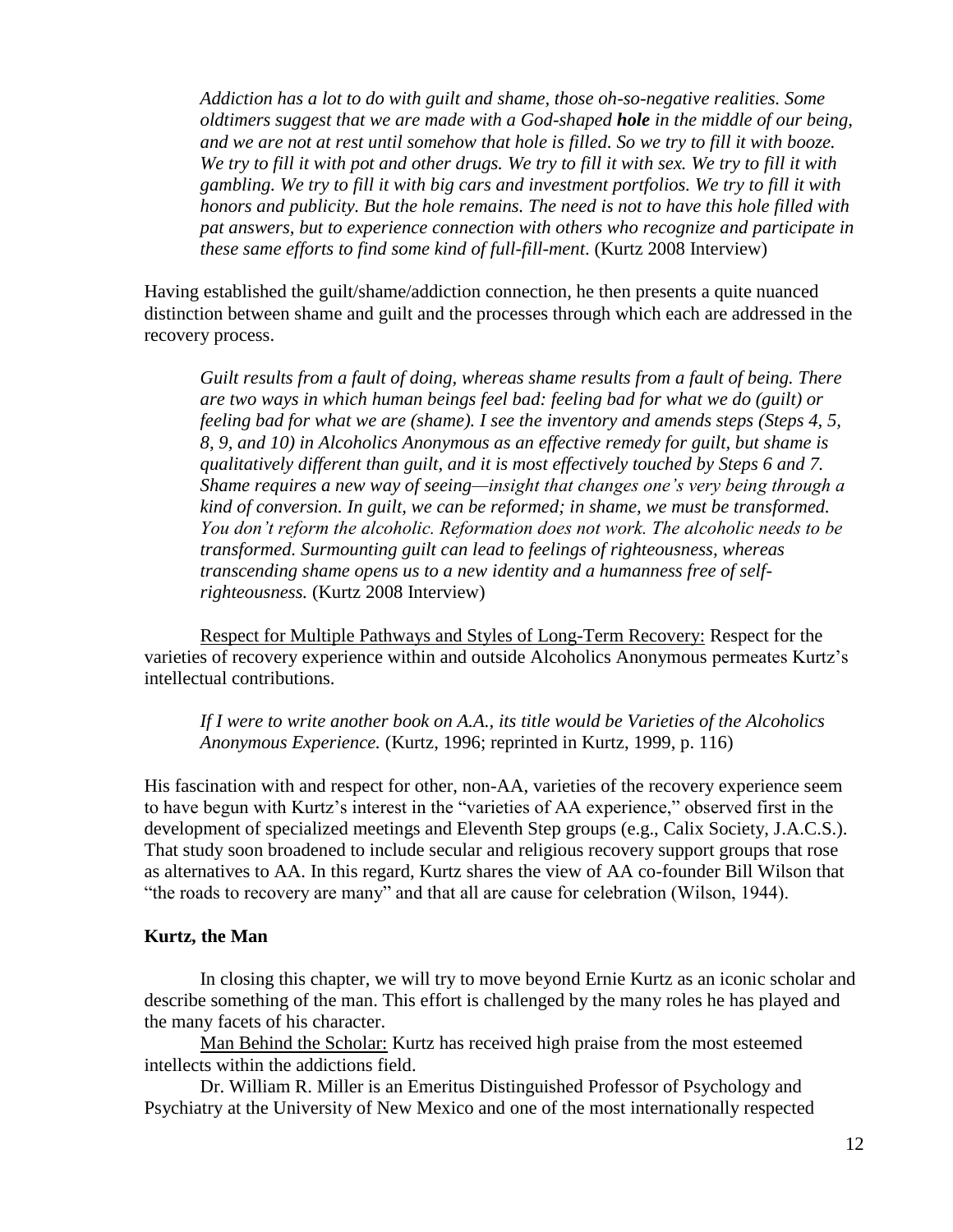scientists in the field of addictions research.

*I have learned much from Ernie about the 12-Step program and fellowship, first from his lucid writings and then from the man himself. A solid historian who is also a consummate storyteller is a real find, and being a lover of good stories, I was drawn to Ernie from the moment we met. We also share a broader interest in the interface of spirituality and health, looking through the varied lenses of skeptic and believer, scholar and healer, story-teller and story-listener. His Spirituality of Imperfection is, to me, a masterwork. The word that comes to mind when I think of Ernie is mensch. I feel both an awed respect for his intellect and personal affection for the man. He is someone who does not speak often, and ponders before he does so. Thus, when Ernie Kurtz has something to say, I want to hear it. I treasure him as a colleague, a friend, and a rare gift*. (William Miller, Personal Communication, July 2009)

#### Dr. Ron Roizen, a leading alcoholism sociologist, adds:

*The world of alcohol history I have worked in would be greatly diminished without Ernie's example and his collegial friendship. The lasting influence Ernie has had on me may simply be his serious mind, serious work, and serious communication. My work in alcohol studies, humble as it is, would be sorely diminished without Ernie as a sounding board, a patient correspondent, a critic, a congratulator, a reader, a model, and a discriminating scholar*. (Ron Roizen, Personal Communication, July 2009)

One of the things Kurtz has long done is contribute to the development of repositories of historical documents for use by present and future scholars. Dr. David Lewis describes Kurtz's influence on the founding and activities of the Chester B. Kirk Collection.

*The origin of Brown University's collections of historical materials about the founding and activities of Alcoholics Anonymous began when Ernie Kurtz called me fifteen years ago with information that book dealer Charles Bishop was looking to sell the substantial portion of his collection (15,000 items!). With the generous support of Chester H. Kirk, Brown acquired this collection. Ernie Kurtz then helped establish the anonymity policy for use of that collection and assisted in the planning for two meetings of AA historians and authors, which took place subsequently at Brown. Over time, the archive at Brown has grown to include the collections of Dr. Bob, Clarence Snyder, Marty Mann, The Rutgers Anti Saloon League collection, and others. I've had the help of numerous individuals in locating donors of materials and money and giving me advice about how I should proceed, but Ernie was a prime player and the one who got the collections started. He played other roles as well. I saw Ernie the scholar in action sitting at my dining table in Providence with historian Bill White meticulously sorting through and cataloging Dan Anderson's archives before they went to Brown's John Hay Library. It was a pleasure to see Ernie's academic side and vast fund of knowledge and meticulous attention to detail with each of the letters and reports in that material. It is a pleasure to have worked with Ernie Kurtz for many years. It is my privilege to count him as a friend.* (Lewis 2009, Personal Communication).

The Author: Most people know Ernie Kurtz through his written word. His popularity as an author has many sources. First, he is above all a storyteller and a quite good one. Second, he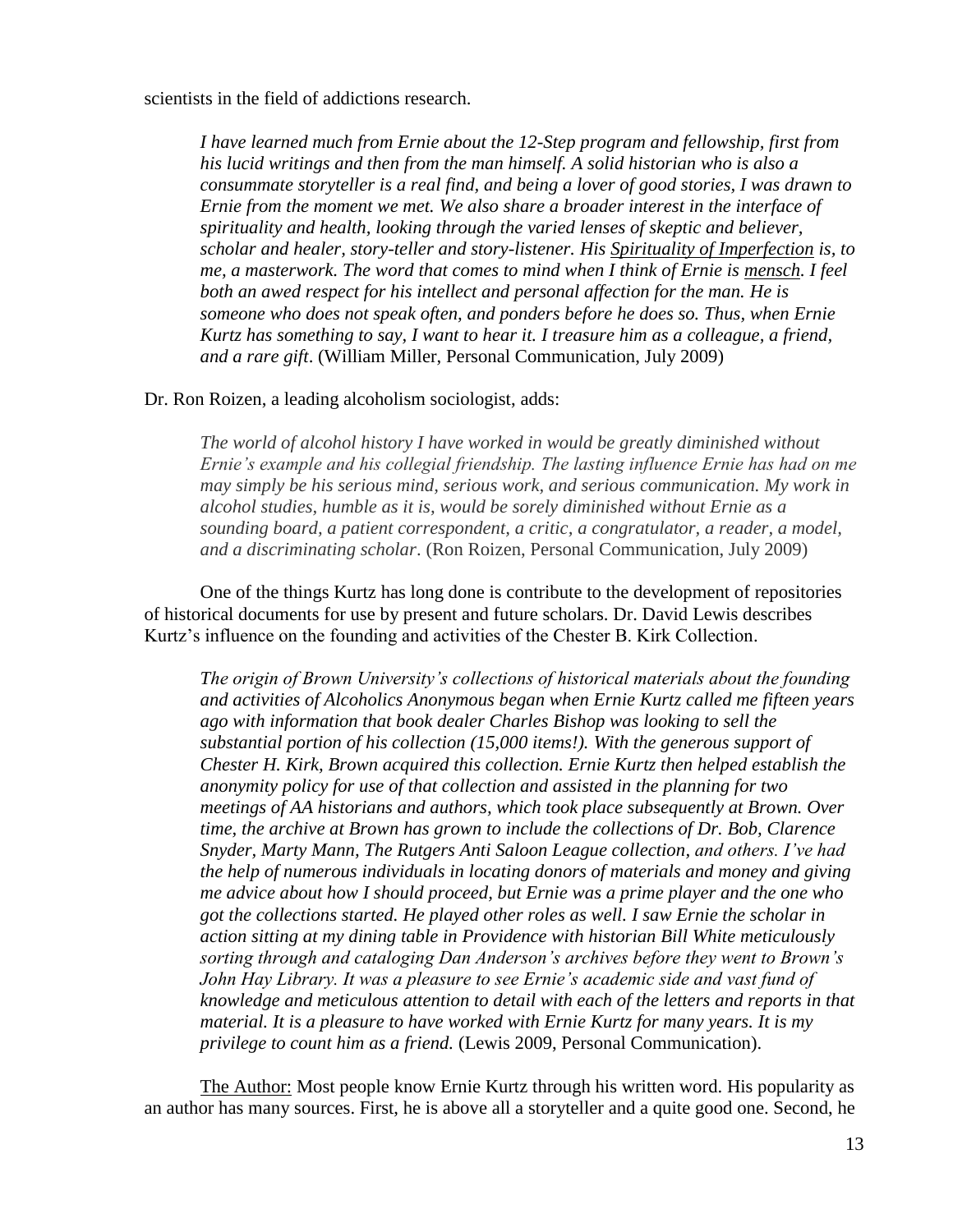possesses two quite admirable additional traits in a writer: he can "turn a phrase" and "tell it like it is."

*For the last decade, the surest way to make a buck has been to convince people of their shame and then to find a way of blaming someone for it*. (Kurtz, 1987, reprinted in Kurtz 1999, p. 77)

*Spirituality has to do with the reality of the here and now, with living humanly as one is, with the very real, very agonizing, 'passions of the soul.' Spirituality involves learning how to live with imperfection.* (Kurtz and Ketcham, 1992, p. 18)

*The admission of limitation, and, specifically, of insufficiency of self-control—this is the beginning of Twelve-Step spirituality.* (Kurtz, 1996, Reprinted Kurtz, 1999, p. 147)

*Addiction has been described as the belief that whenever there is 'something wrong with me,' it can be 'fixed' by something outside of me…It is no wonder, then, that 'locating divinity in drugs' becomes a kind of spiritual death.* (Kurtz & Ketcham, 1992, p. 120)

The Collaborator: Ernie has been quite open to collaborative work over the course of his career, but as Ernie suggested earlier, some of these collaborations have had their rough moments, as Kathy Ketcham describes.

*My correspondence with Ernie over the twenty years of our partnership fills many files, including ones labeled "acrimonious letters" and "loving exchanges." On July 12, 1989, months into our work on what would become The Spirituality of Imperfection, I asked Ernie in a letter to explain a story I'd read, the deeper meaning of which had escaped me. Ernie responded with a three-page letter that began, "Please don't do things like that to me! Our initial joy at finding each other in order to work together seemed to spring in part from a sense that we were intuitively attuned. Now you threaten to go linear on me!" "It is not that I 'resist' explaining stories," Ernie continued in a gentler tone. "Stories cannot be explained. Story is art-form. As with any other art-form, the only possible answer to 'what does it mean?' is 'If I could have put it into words, I would not have had to paint the painting, sculpt the statue, write the sonata, or tell the story.' Note the underlining and bold type. Ernie knew in those years he was dealing with a thick-headed neophyte, and he eschewed subtlety. The letter went on (and on), and I wondered if we would ever be able to breach the schism between us. But in the last paragraph, Ernie extended a hand. "This letter has been a far too lengthy, pompous, discursive, preachy 'explanation.' On the precise topic that you query: We are 'the story!' I doubt that I want to let that hang out in our book, but it may help us survive producing that book." We survived the book, of course, and twenty years later, we are now working (and playing) on a book about sin, shame, and spirituality. The message of our collaboration and our written work is the same: In all our imperfection, indeed precisely because of our limitations and shortcomings, we need each other, then, now, always.* (Ketcham, 2009, personal communication)

The Teacher: Gail Milgram, Professor Emerita and long-time Director of the Rutgers School of Alcohol and Drug Studies, had the opportunity to work with Ernie Kurtz for almost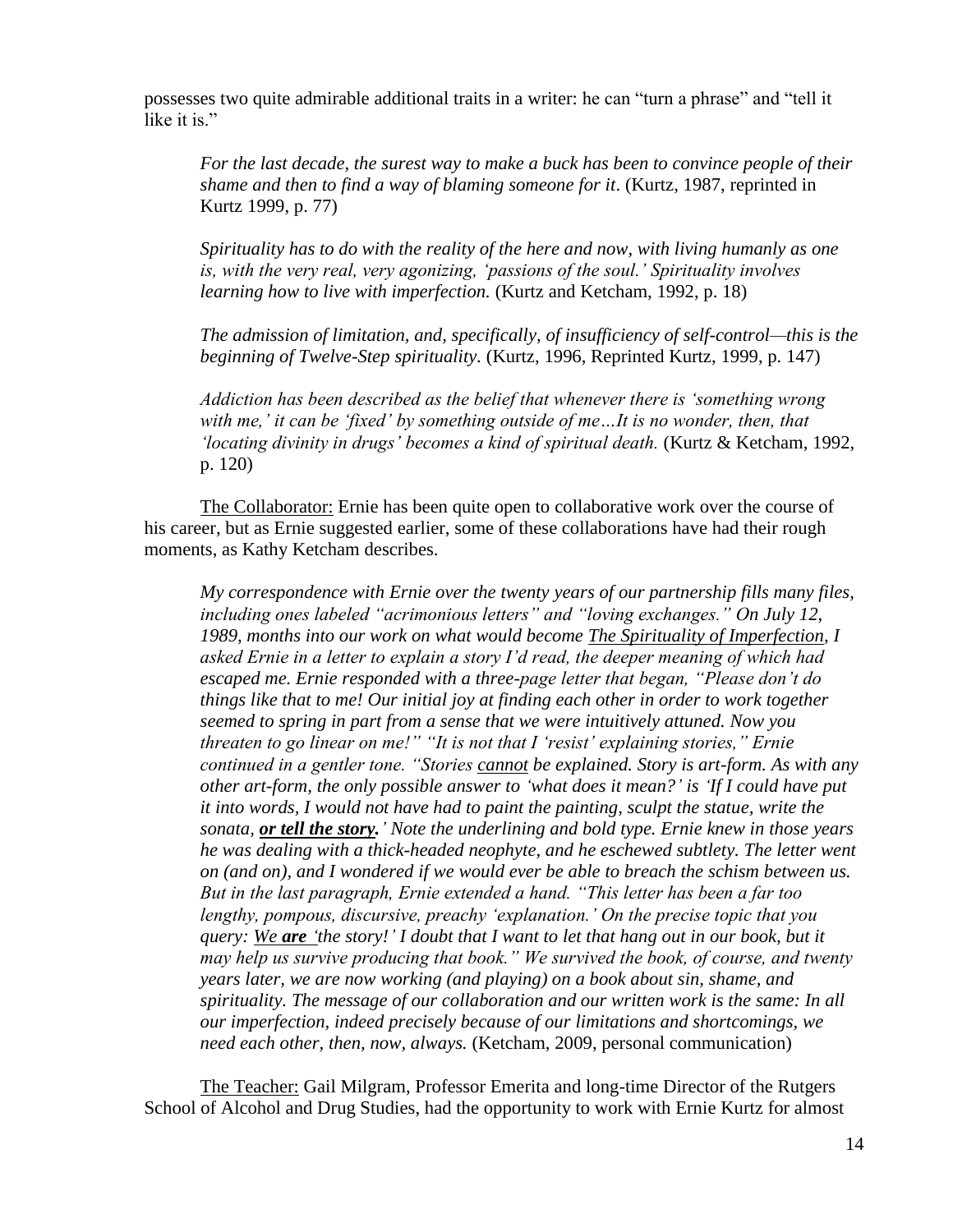### 20 years.

*Ernest Kurtz served on the faculty of the Rutgers School of Alcohol Studies from 1978 to 1997. His animated and exciting style and wonderful content made his lectures come alive; he told stories, instilling meaning and understanding. All the School's participants attended Ernie's lectures; his wisdom, experience, and renown filled every seat in the lecture hall. After Ernie was finished, he would always receive a standing ovation. His writings continue to exert a great influence on the School. He helps us understand the importance of fellowship, traditions, and spirituality and how they relate to recovery. Ernie Kurtz shaped the field as we know it today, and for that, we owe him our sincere gratitude and heartfelt thanks.* (Milgram 2009, Personal Communication)

Kurtz has given considerable thought to the crafts of teaching and coaching and how he can best help those he mentors to also become good teachers. When recently asked the essence of great teachers, he reflected:

*There has to be a fundamental honesty. The first honesty for any teacher, of course, is "I don't know." That is so difficult for some people, and people who cannot say those words should never go into teaching. Some people, including myself, go into teaching in the hopes that someday you will know everything. Someplace along the line, you have to embrace what you know and don't know. Teaching requires that basic honesty.* (Kurtz, 2008 interview)

When his professional peers were asked to comment on Kurtz's contributions to their own work, people frequently comment on his generosity as a teacher.

*When I ask for help regarding one or another historical question, he's as likely as not to send me considerably more than I asked for. I once emailed back to him in this regard, "I asked for a peanut, and you sent me Georgia."* (Ron Roizen, Personal Communication, July 2009)

The Mentor: In mentoring, as in teaching, Ernie gives considerable thought to the process involved.

*Discussions of mentoring often focus on what the mentor gives and the mentee receives, but these relationships have to be two-way. This is the nature of mentoring. It's impossible to teach effectively without learning. There are some people who don't know this who have a lot to teach but can't connect with their students because they have stopped learning through the teaching process. Another pitfall is possessing one's students and sheltering them from opposing ideas. Those who come to learn from us are a precious gift. We have to realize this and pass that gift on to others. I think an important mentorship role is this linking one's students to other people. I've also learned that nothing is more important in mentoring others than genuine enthusiasm. You cannot teach something you don't love.* (Kurtz, 2008 Interview)

People regularly run ideas by Ernie and receive encouragement to pursue their sense of calling. In a casual conversation, Tom Garrett, who worked with Ernie at Guest House,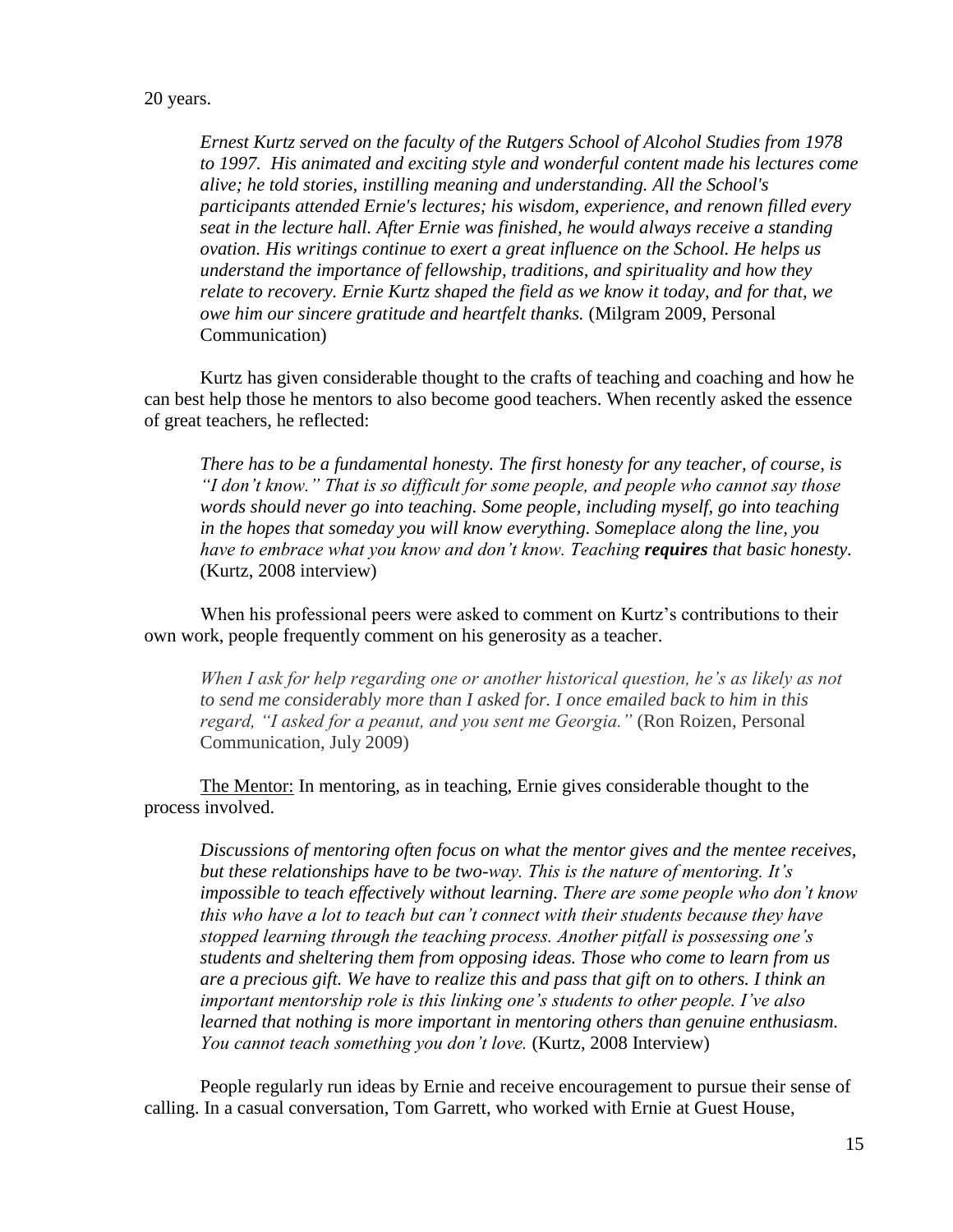described his interest in doing something to aid alcoholic priests serving in India. Ernie suggested an outreach program from Guest House and encouraged Tom to lead the effort, which he did over the coming years. Tom recently reflected, "Without Ernie's suggesting the program in the first place and supporting the program with the director and the board of directors, it wouldn't have happened" (Tom Garrett Interview, June 30, 2009).

It is difficult to find an AA-related book written in the past 25 years that does not include a thank-you for assistance and support to Ernie Kurtz. The number of books, dissertations, theses, and sundry professional presentations Ernie has been consulted on is incalculable. Glenn Chestnut describes Ernie's permeating influence on AA scholarship.

*Ernie's influence on AA history writing has been profound, and often carried out quietly in the background, in ways of which the general public was never fully aware. One of his special concerns over the years has been to locate and nurture other researchers who were just starting out, to make sure that a tradition of good AA history writing would continue into the next generation. The reason we have a number of our best published studies of AA is because Ernie encouraged these authors and helped them and guided them at crucial points during their own researches, and often worked to find publishers for their books. Likewise, when Nancy Olson started the AAHistoryLovers website (which soon became the principal international forum for the discussion of AA historical research), she turned to Ernie at least two or three times a week to give her guidance and support. Ernie has always been there for all of us. He has been one of the major supporting pillars for the overall enterprise of AA historical writing during the Twelve Step movement's second generation.* (Glenn Chestnut, 2009, personal communication)

Reverend Sally Brown describes the mentoring she and her husband experienced from Kurtz.

*Twenty years after first reading Not-God, my husband, David R. Brown, and I embarked on our own historical project, A Biography of Mrs. Marty Mann. One of our earliest contacts was Ernie, who strongly encouraged us to do a carefully documented account of Marty's life rather than a dramatic, quick, and easy "AA story." Ernie's clinching argument was that this was the first biography of a pivotal person in the alcoholism movement and that we should lay a reliable base for future researchers to follow. During our cross-country research, Dave and I visited and interviewed Ernie at his home in Ann Arbor. He was generous and gracious with his time and information then, and later via telephone. His steady support and encouragement and helpful links to others were invaluable. We know we are only two among legions Ernie has blessed with his knowledge, his teaching, and his writing.* (Sally Brown, July 2009, Personal Communication)

Dr. John Crowley, Professor Emeritus at Syracuse University and Professor of English at the University of Alabama, describes a similar experience.

*When I was writing my book on Bill W. and A.A., I imagined Ernie Kurtz, with whom I had never communicated, as my ideal reader. If I could halfway please him, I thought, I'd know the book wasn't half bad. So I sent it to him, and he had only encouraging things to say. I finally met Ernie at the Brown University alcoholism and addiction confab in 2002. I can't think of anyone now whose opinion in the field I value*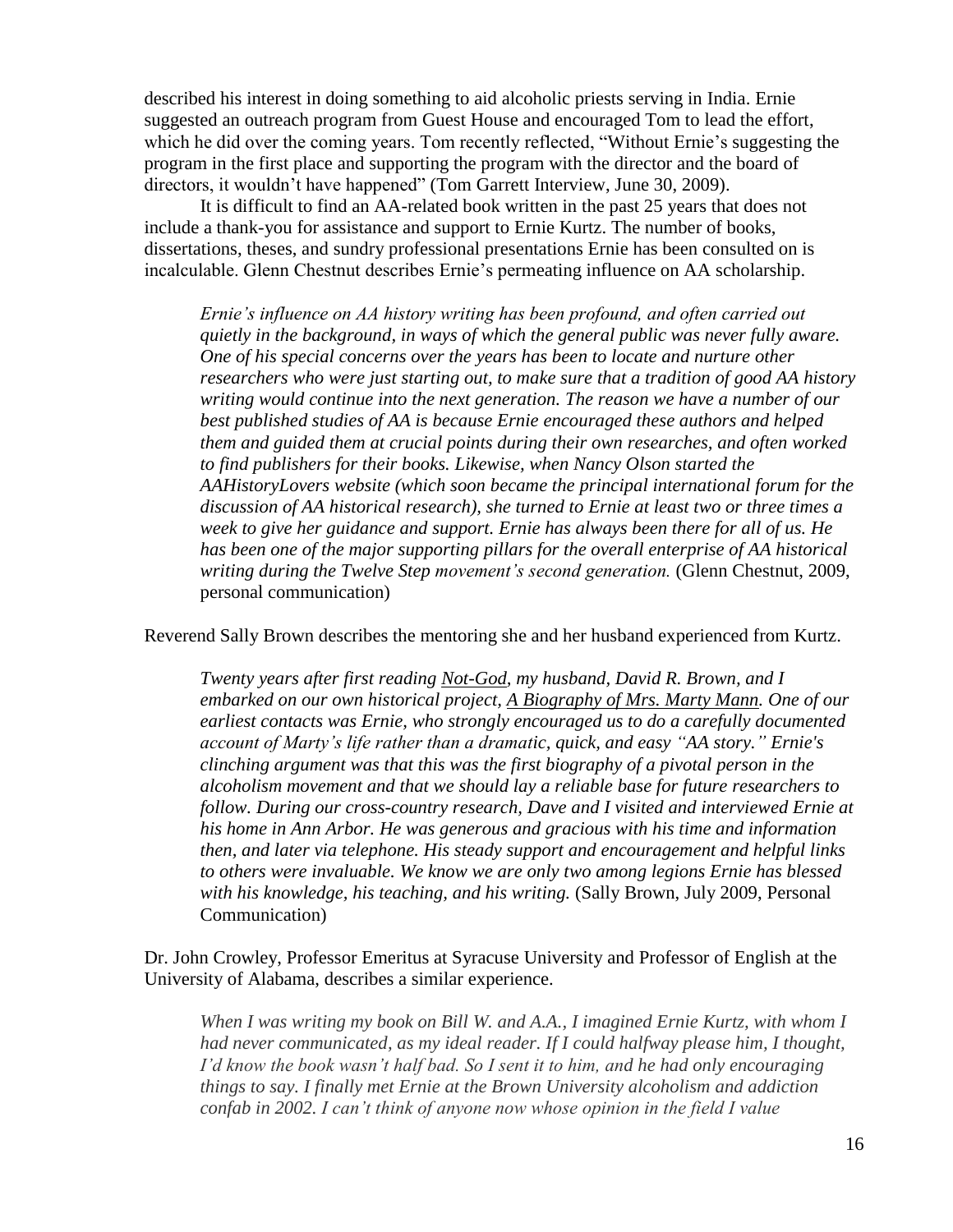*more.* (John Crowley 2009, Personal Communication)

In my own extended mentorship with Ernie Kurtz, I have found the best of what one could want from a mentor: encyclopedic knowledge, high expectations, piercing questions, straightforward encouragement, unfiltered honesty, a sense of humor, connections to a network of other gifted and generous people, and patience with the pace of one's development. I vividly recall a book chapter I sent to Ernie for review in the early 1990s. His response was to suggest that if my work on this chapter was a prize fight, I would be lying bloodied and battered on the canvas. What then followed was a detailed litany of the flaws of the chapter, with a closing admonition that I needed to get up off the canvas—that I could still win the fight because I was better than my opponent. Ernie was right on both counts: the chapter did initially beat me, and I did get up and eventually win the fight—but not without Ernie's guidance and encouragement. To continue the fight analogy, he is a good man to have in your corner.

The Bridgebuilder: Kurtz has spent a lifetime connecting ideas, people, and institutions. That process began early in his career.

*It struck me early on that non-recovering professionals, especially academics, and AA members did not trust each other and often did not like each other very much. This bothered me because I knew good people and had friends in both camps. So I have tried throughout my own professional career to build bridges between these two groups. I have tried to connect these people, to forge links of understanding between the proven conclusions of science and the differently demonstrated experiences of spirituality. My goal when I walk into a room obviously split into recovery and professional camps is to have them talking with each other before I leave. I feel very strongly that these two caring communities need to discover their common ground and respect each other, learn from each other*. (Kurtz 2008 Interview)

Because Kurtz's name is so associated with the history of AA, few understand his personal connection to numerous other recovery mutual aid societies. He played an important role in the early development of Moderation Management, has maintained connections with leaders of numerous secular and religious recovery support fellowships, and encouraged and brought attention to groups ranging from Methadone Anonymous to Moms on Meth to Millati Islami (A Muslim 12-step fellowship). In the last decade, Ernie Kurtz has had direct connections with more recovery mutual aid groups than any other person. He is quite literally a walking encyclopedia of addiction recovery in America. And importantly, he facilitates relationships between members of these groups. He has been a force to move American recovery mutual aid societies from a position of competition and conflict to a position of mutual respect and collaboration that has contributed to the embrace of a larger identity: "people in recovery." Pat Taylor, Director of Faces and Voices of Recovery, describes Kurtz's approach to creating the Guide to Recovery Support.

*His willingness to share his knowledge, experiences, and understanding were boundless, and I feel extremely fortunate to have been exposed to his questioning and curious mind and wonderful spirit as he marshaled the resources of the internet and his vast web of colleagues to expand opportunities for individuals and professionals to find support to sustain recovery from addiction.* (Taylor, 2009, Personal Communication)

Kurtz's role of bridge builder extends to his mentoring activities. He has long served as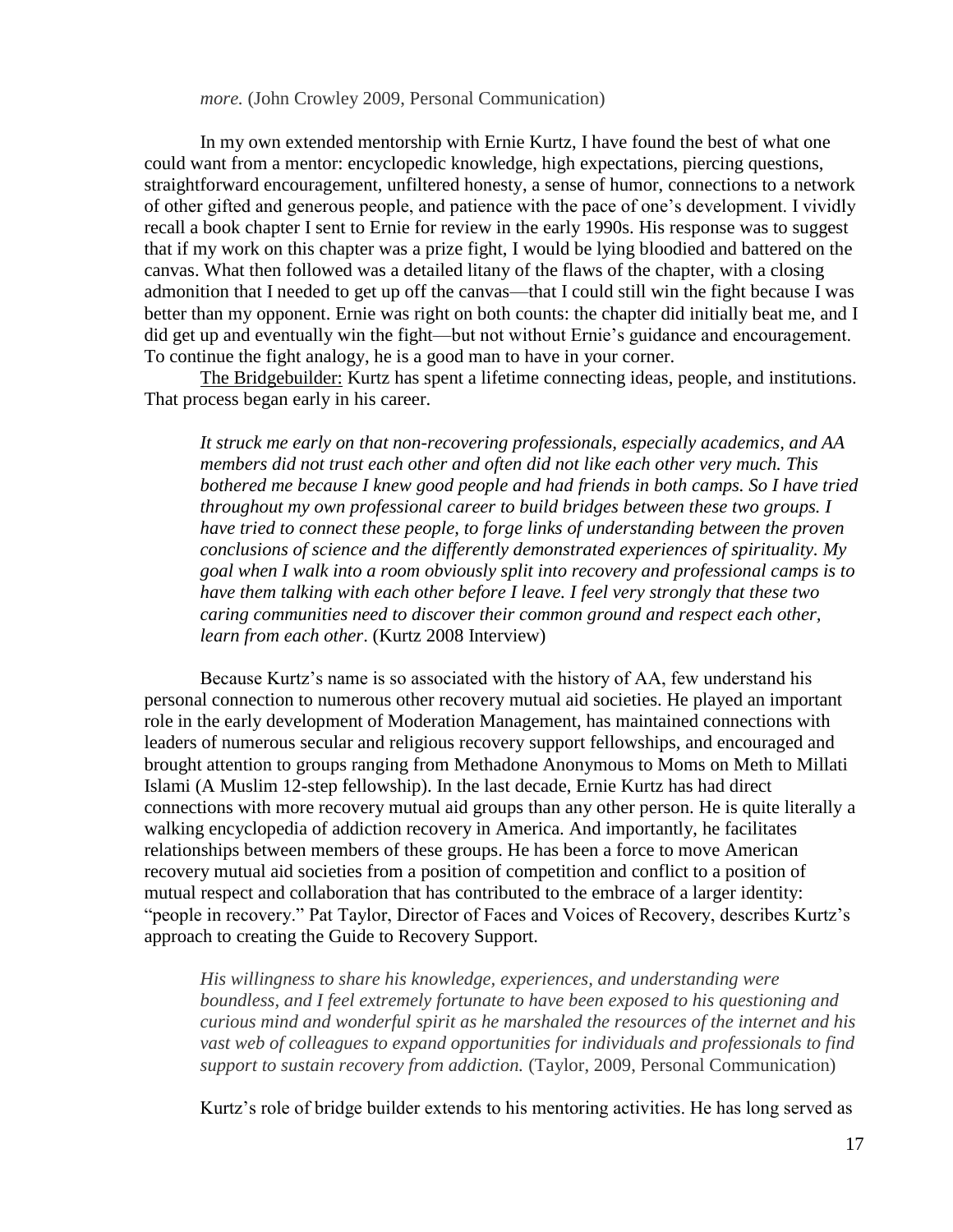a central node of communication for people interested in recovery mutual aid and the role of spirituality in recovery. In that avocation, he spends much of his time connecting people with one another. What that bridge-building did for this author was move me from a local platform—in how I saw myself and was seen by others—to a national and international platform. Much of what I have been able to achieve and contribute came from Ernie first expanding my professional development and then connecting me to key people and venues of influence.

The Statesperson and Activist: Ernie Kurtz earned a statesman status in the addictions and recovery arenas through sheer endurance, the quality of his writings and presentations, and his character. He would not define himself as a statesman or activist, but there are numerous examples that support those titles. Those roles are evident through his local involvements such as serving on the boards of the Washtenaw County Council on Alcoholism and Dawn Farm—a local addiction treatment facility in Ann Arbor. Jim Balmer, the Director of Dawn Farm, describes Ernie's contributions.

*Ernie's tenure as a Trustee for the Dawn Farm Community of Programs helped steer this organization toward a greater commitment to our roots in the recovery movement. His understanding of the principles of Alcoholics Anonymous helped other Trustees see the importance of maintaining our respect and deference to community-based and nonprofessional recovery workers. The lessons we learned about the primacy of the recovery community stay with us to this day*. (Balmer, 2009, personal communication)

Kurtz's activism is also evident at a national level. Here's one example. On January 20, 2000, Audrey Kishline, the founder of Moderation Management, announced that she would be attending AA, Women for Sobriety, and SMART Recovery meetings to achieve a newly set goal of abstinence. On March 25, 2000, Kishline, while legally intoxicated, was involved in a head-on crash that killed a father and his 12-year-old daughter. The event ignited a media frenzy and renewed an acrimonious, polarized debate about "controlled drinking." Published editorials and internet posts variably blamed MM or AA for the deaths that had resulted from Kishline's intoxication. At the height of this frenzied debate, Ernie Kurtz mobilized 34 prominent individuals from all spectrums of the addiction/recovery fields to formulate and publish a statement on this incident and the professional and public responses to it. The statement read in part:

*That Ms. Kishline was intoxicated at the time of the crash has been claimed to indicate the failure of the approach of one or another of the mutual-aid groups Ms. Kishline attended. Such claims are not in accord with everyday experience in the field, in which relapse is common, whichever approach the drinker adopts. Recovery from serious alcohol problems is a difficult goal, and there are different paths to it. We believe that the approach represented by Alcoholics Anonymous and that represented by Moderation Management are both needed.*  (Downloaded on August 5, 2009 from [http://listserv.kent.edu/cgi](http://listserv.kent.edu/cgi-bin/wa.exe?A2=ind0007b&L=addict-l&F=P&P=24932)[bin/wa.exe?A2=ind0007b&L=addict-l&F=P&P=24932\)](http://listserv.kent.edu/cgi-bin/wa.exe?A2=ind0007b&L=addict-l&F=P&P=24932)

This straightforward statement, signed by people no one would expect to appear together, quieted the frenzy and stands today as a historically important footnote in the American debate about moderation versus abstinence in the resolution of alcohol problems. Ernie Kurtz was the common relational link to those 34 people. It is doubtful that any other person could have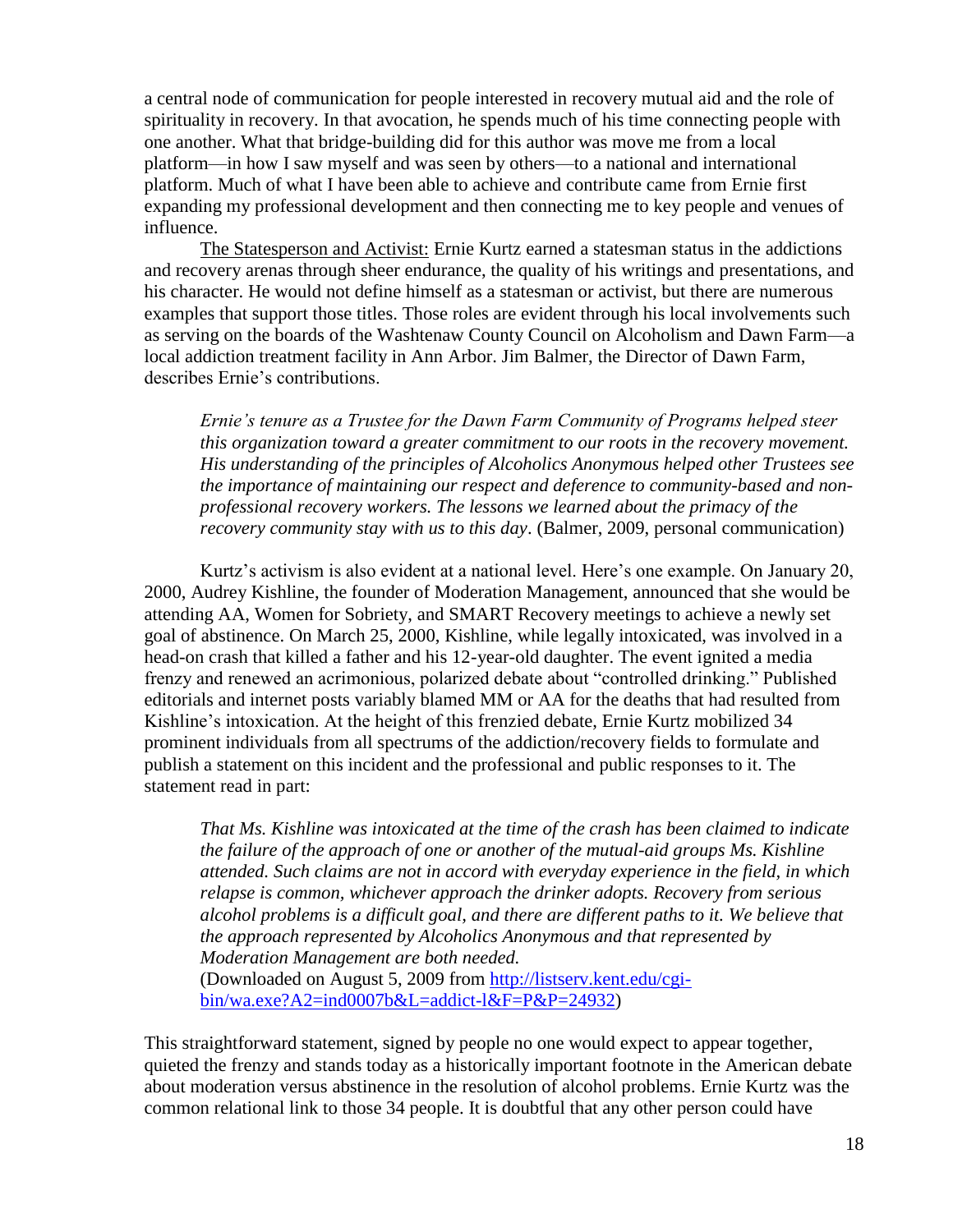brought those individuals together and mobilized them for a common cause. That such activism was selective made Ernie's voice and the voices of those he called upon to stand with him all the more powerful.

# **A Closing Reflection**

Ernie Kurtz continues to challenge others to pursue work that will build on his own. In recent years, he has been particularly adamant on the need for new studies on the history of AA.

*Something's wrong when a single history of Alcoholics Anonymous—Not-God—has remained authoritative for 30 years. Part of it is that no one before or since had access to the AA Archives the way I did. But we need new historical studies of AA. So much new information has been discovered, particularly through the AA History Lover's listserv and through AA members who have delved into various questions related to the history of AA. Not God is a history of ideas. We do not know a lot about the economics of early Alcoholics Anonymous. We do not know much about the interpersonal actions or relationships among people in the fellowship's early days. It really is time for AA's story to be told from new and different perspectives.* (Kurtz 2008 Interview)

Historian Barbara Tuchman (1981) once observed that the key to writing good history is a love of your subject. Ernie found such a love early in his life and has continued to spread that contagious passion to generations of individuals who share his interests in the history of AA, spirituality, and the power of storytelling. He continues today to pursue that love through his research and writing. When this book comes out, he will likely be sitting in his study in Ann Arbor pursuing that love, and he will, as the intensely private person that he is, be embarrassed by this fuss we have made over him.

# **References**

Tuchman, B. (1981). *Practicing history*. New York: Alfred A. Knopf. White, W. (2004). Teaching addiction/treatment/recovery history: Rationale, methods and resources. *Journal of Teaching in the Addictions, 2*(2), 33-43. Wilson, B. (1944). Bill's comments on Wylie ideas, hunches. *A.A. Grapevine, 1*(4), 4.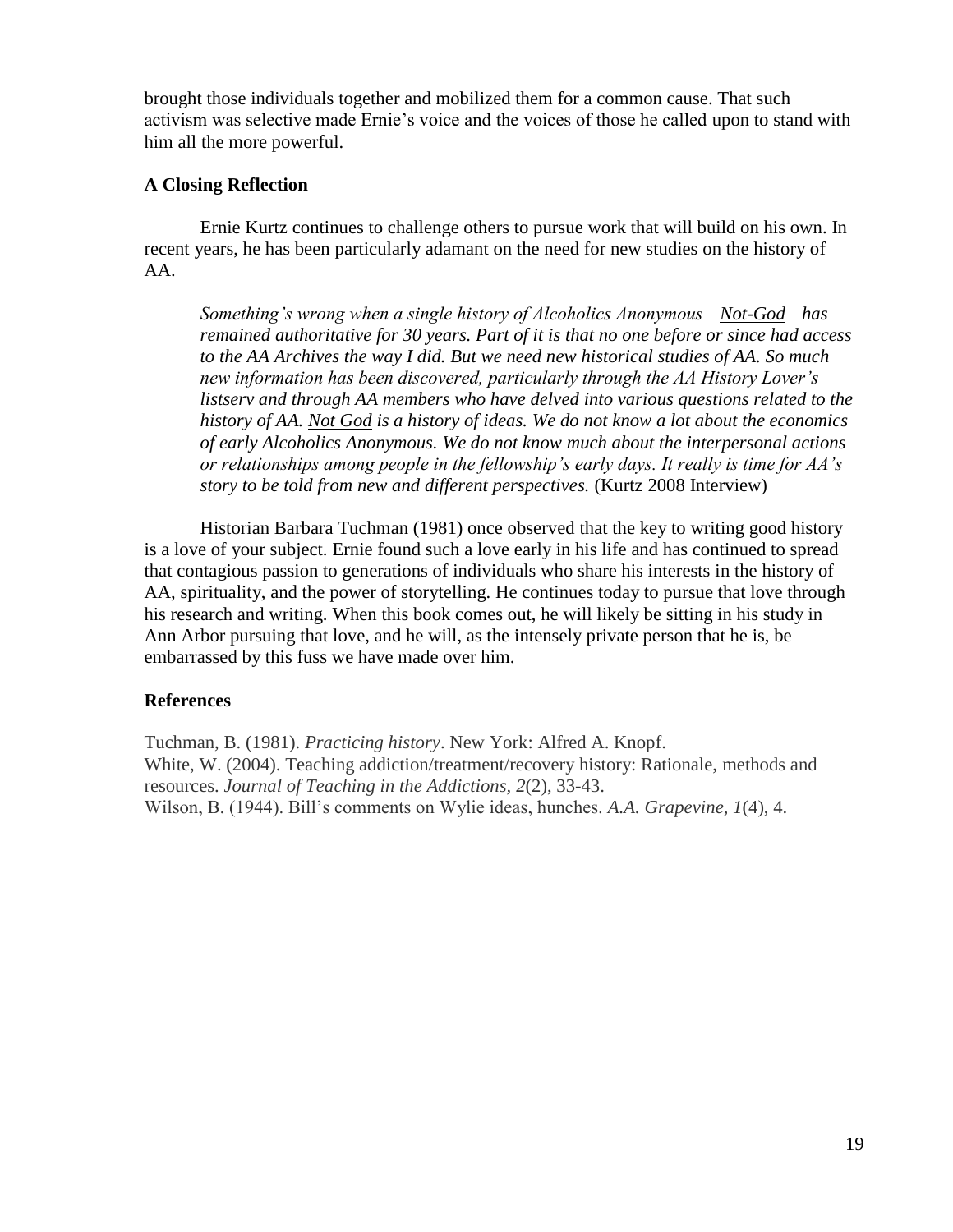## **Appendix Chronology of Ernest Kurtz Publications**

## **Books**

Kurtz, E. (1979). *Not-God: A history of Alcoholics Anonymous.* Center City, MN: Hazelden  $(2<sup>nd</sup>$  printing, 1980;  $3<sup>rd</sup>$ , 1981; paperback, 1982; revised and expanded edition, 1991).

Kurtz, E. (1981). *Shame and guilt: Characteristics of the dependency cycle.* Center City, MN: Hazelden.

Anonymous. (1984). *90 Meetings ninety days: A journal of experience, strength, and hope in Twelve-Step recovery.* Minneapolis, MN: Johnson Institute.

Kurtz, E. (1988). *A.A.: The story.* New York: Harper & Row*.*

Kurtz, E., & Ketcham, K. (1992). *The spirituality of imperfection.* New York: Bantam Books.

Kurtz, E. (1999). *The collected Ernie Kurtz.* Wheeling, WV: Bishop of Books.

Kurtz, E. & Kethcam, K.(in press). *Experiencing spirituality*. New York: Tarcher Penguin.

# **Articles and Monographs**

Kurtz, E. (1982). The tragedy of southern religion. *Georgia Historical Quarterly, 66,* 217-247.

Kurtz, E. (1984). The modernist controversy. In S.S. Hill (Ed.), *Encyclopedia of religion in the South* (pp. 504-506). Macon, GA: Mercer University Press.

Kurtz, E. (1984). The Southern Sociological Congress. In S.S. Hill (Ed.), *Encyclopedia of religion in the South* (pp. 725-726). Macon, GA: Mercer University Press.

Kurtz, E., & Kurtz, L.F. (1985). The social thought of alcoholics. *Journal of Drug Issues*, *15*, 119-134. Also in: T.D. Watts (Ed.) (1986), *Social thought on alcoholism: A comprehensive review* (pp.117-136). Malabar, FL: Krieger.

Kurtz, E. (1986). Origins of A.A. spirituality. *The N.C.C.A. Blue Book, 38*, 34-42.

Kurtz, E. (1987). Shame in the eighties. *Alcoholism Treatment Quarterly*, *4*, 1-6.

Kurtz, E. (1987). Alcoholics Anonymous: A phenomenon in American religious history. In P. Freese (Ed.), *Religion and philosophy in the United States of America* (vol. 2, pp. 447-462). Essen: Verlag Die Blaue Eule.

Kurtz, E. (1987). An addiction syllabus: How to educate about the disease. *The N.C.C.A. Blue Book, 39*, 21-30.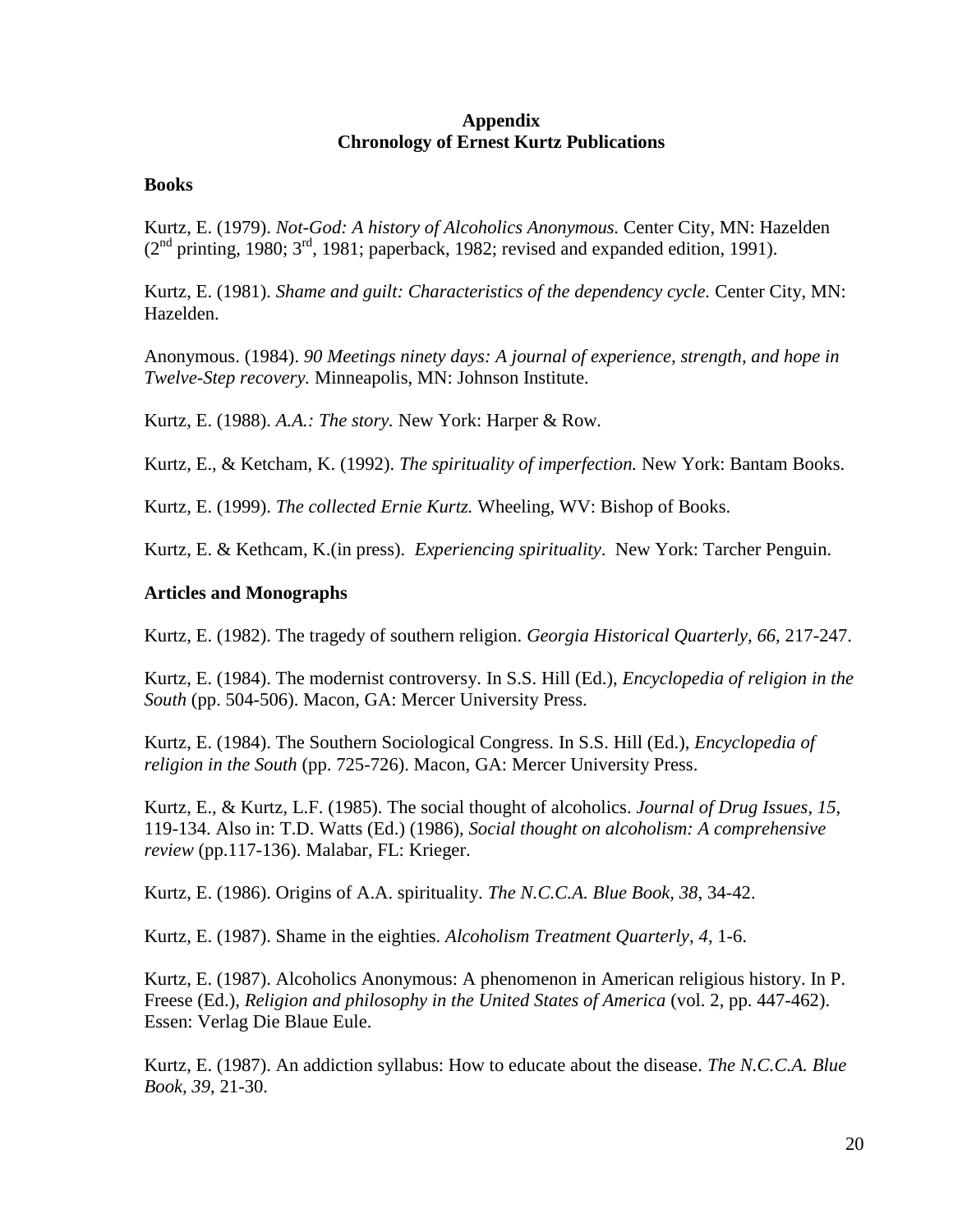Kurtz, E. (1992). Commentary on "lay treatment." In J.W. Lagenbucher, B.S. McCrady, W. Frankenstein, & P.E. Nathan (Eds.), *Annual review of addictions research and treatment* (pp. 397-400). New York: Pergamon.

Kurtz, E. (1993). Research on Alcoholics Anonymous: The historical context. In W.R. Miller, & B.S. McCrady (Eds.), *Research on Alcoholics Anonymous: Opportunities and alternatives*  (pp.13-26). New Brunswick, NJ: Rutgers Center of Alcohol Studies Press.

Miller, W.R., & Kurtz, E. (1994). Models of alcoholism used in treatment: Contrasting A.A. and other perspectives with which it is often confused. *Journal of Studies on Alcohol*, *55*, 159-166.

Kurtz, E. (1996). Spirituality and recovery: The historical journey. *The N.C.C.A. Blue Book*, *47*, 5-29.

Kurtz, E. (1996). Twelve-step programs. In P.H. Van Ness (Ed.), *Spirituality and the secular quest* (vol. 22, pp. 277-302) of E. Cousins (General Ed.), *World spirituality: An encyclopedic history of the religious quest*. New York: Crossroad/Continuum.

Kurtz, E. (1997). On-line self-help groups. In T.A. Young, & S. Kollmeyer (Eds.), The Michigan self-help group directory (2nd ed., pp. xvii-xx). Lansing, MI: Michigan Protection and Advocacy Service, Inc.

Kurtz, E. (1999). The historical context. In W.R. Miller (Ed.), *Integrating spirituality in treatment: Resources for Practitioners* (pp. 19-46). Washington, DC: American Psychological Association.

Strobbe, S., & Kurtz, E. (2012). Narratives for recovery: Personal stories in the 'Big Book' of Alcoholics Anonymous. *Journal of Groups in Addiction and Recovery*, 7(1), 29Y52.

White, W., Kurtz. E., & Acker, C. (2001). *The combined addiction disease chronologies of William White, Ernie Kurtz, and Caroline Acker.* Posted at www.bhrm.org.

Kurtz, E. (2002). Alcoholics Anonymous and the disease concept of alcoholism. *Alcoholism Treatment Quarterly*, *20*(3/4), 5-40.

Robinson, E.A.R., Brower, K.J., & Kurtz, E. (2003). Life-changing experiences, spirituality and religiousness of persons entering alcohol treatment. *Alcoholism Treatment Quarterly, 21*(4), 3-16.

Kurtz, E., & White, W. (2003). Alcoholics Anonymous. In J. Blocker, & I. Tyrell, (Eds.), *Alcohol and temperance in modern history* (pp. 27-31). Santa Barbara, CA: ABC-CLIO.

White, W., Kurtz, E., & Sanders, M. (2006). *Recovery management*. (Monograph) Chicago, IL: Great Lakes Addiction Technology Transfer Center.

White, W., & Kurtz, E. (2006). *Linking addiction treatment and communities of recovery: A primer for addiction counselors and recovery coaches*. Pittsburgh, PA: IRETA/NeATTC.